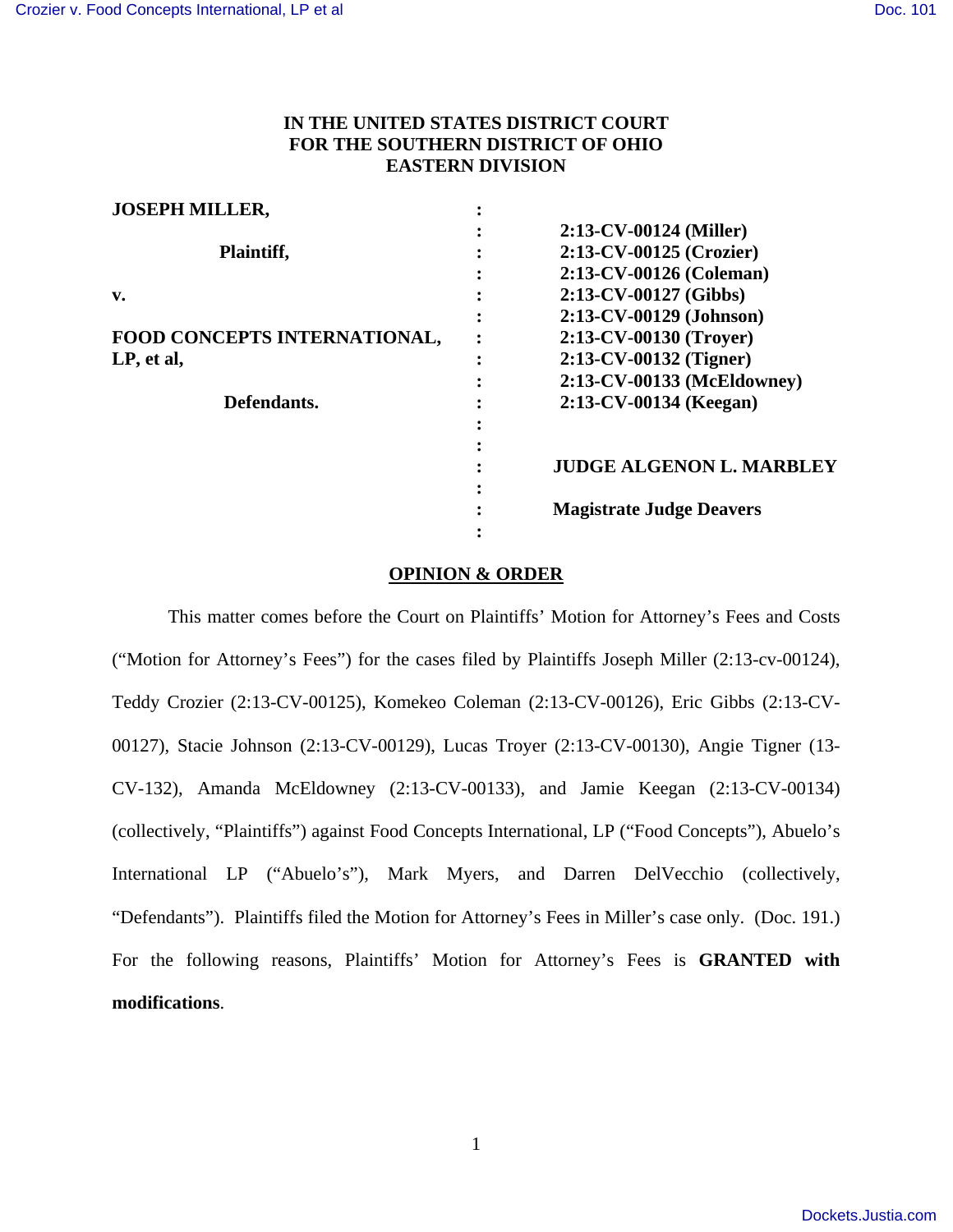#### **I. BACKGROUND**

Plaintiffs' original complaints, filed in January 2013 in the Franklin County Court of Common Pleas, alleged various causes of action against Defendants, such as: sex discrimination; negligent hiring, supervision, and retention; intentional infliction of emotional distress; violation of state and federal minimum wage and overtime laws; and wrongful termination. (Doc. 1-1.)<sup>1</sup> The original complaints, albeit long, were short on facts pertaining to Plaintiffs. Defendants removed the cases to federal court on February 12, 2013. (Doc. 1.)

Over the next eight months, following multiple requests from Defendants, the Court issued several orders requiring Plaintiffs to file amended complaints that complied with the basic notice requirements of Federal Rule of Civil Procedure 8(a). (Docs. 9, 16, 27.) When Plaintiffs' counsel finally filed amended complaints on October 15, 2013, it became clear that these amended complaints, too, failed to comply with the Court's orders and the federal rules. Consequently, Magistrate Judge Mark Abel was compelled to order Plaintiffs to show cause why their lawsuits should not be dismissed. (Doc. 30.)

On October 25, 2013, Plaintiffs filed a third version of their complaints to their responses to Magistrate Judge Abel's Order to Show Cause. (Doc. 31.) With no explanation or request for leave, some Plaintiffs attached a fourth version on November 18, 2013. (*See*, *e.g.*, Doc. 33.) Depending on the Plaintiff, these complaints alleged causes of action for: (a) wage and hour violations of the Fair Labor Standards Act (FLSA); (b) breach of contract; (c) retaliation under state and federal law; (d) aiding and abetting discrimination in violation of state law; (e) a hostile work environment; and/or (f) retaliation/loss of job benefits. (Doc. 36.) On January 17, 2014, Magistrate Judge Abel conducted an exhaustive review to see whether these versions could pass

<u>.</u>

<sup>&</sup>lt;sup>1</sup> For ease of reference, unless otherwise indicated, docket citations refer to documents filed in the Miller case, 2:13-cv-124.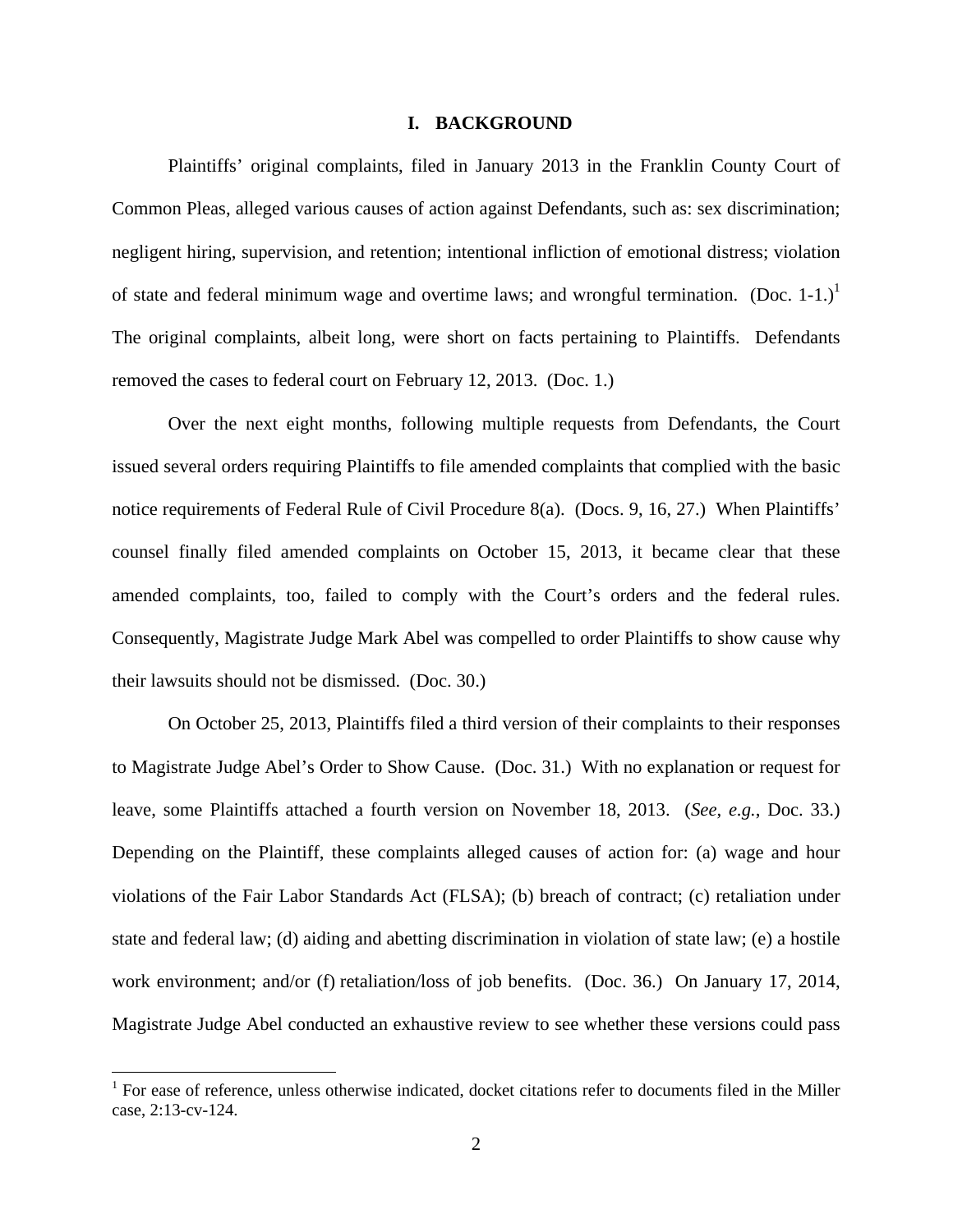muster under Rule 8(a) notice pleading. (Doc. 36.) Alas, large sections of them could not, and Magistrate Judge Abel recommended that Plaintiffs' retaliation and aiding and abetting claims be dismissed with prejudice, as well as the vast majority of their hostile work environment claims. (Doc. 36.) Magistrate Judge Abel recommended that Plaintiffs' claims under the FLSA for breach of contract for wages and benefits, as well as Johnson's hostile work environment claims, be allowed to proceed. (Doc. 36.) No party objected, and, on February 18, 2014, this Court adopted the Report and Recommendation. (Doc. 38.)

The next several months were punctuated by discovery disputes (*see*, *e.g*., Docs. 45, 50, 53, 61, 62, 79), Plaintiffs' unsuccessful motion for sanctions following a mailing mix-up, (Docs. 47, 69), and Plaintiffs' attempt to file a second amended complaint. (Doc. 60.) Magistrate Judge Abel denied Plaintiffs' motion for leave to file a second amended complaint on February 18, 2015. (Doc. 82.) At least one Plaintiff objected to the order, (*see, e.g.*, Tigner Doc. 62), and this Court overruled that objection. (Tigner Doc. 66.) Plaintiffs also filed a motion for prejudgment attachment of Defendants' assets, (Doc. 90), which, following a hearing, this Court denied for lack of valid justification. (Doc. 119 at 5.)

Defendants filed motions for summary judgment on July 5, 2016. (Doc. 156.) Plaintiffs filed oppositions to Defendants' motions for summary judgment on August 29, 2016, (Doc. 173), and the parties also litigated a motion to strike the affidavits filed with Plaintiffs' oppositions. (Docs. 178-82.) On March 29, 2017, the Court granted Defendants' motions for summary judgment on all of Plaintiffs' claims, with the exception of their FLSA wage and hour claims against Defendants Abuelo's and Food Concepts. (Doc. 184 at 56.) The Court also granted in part Defendants' motion to strike.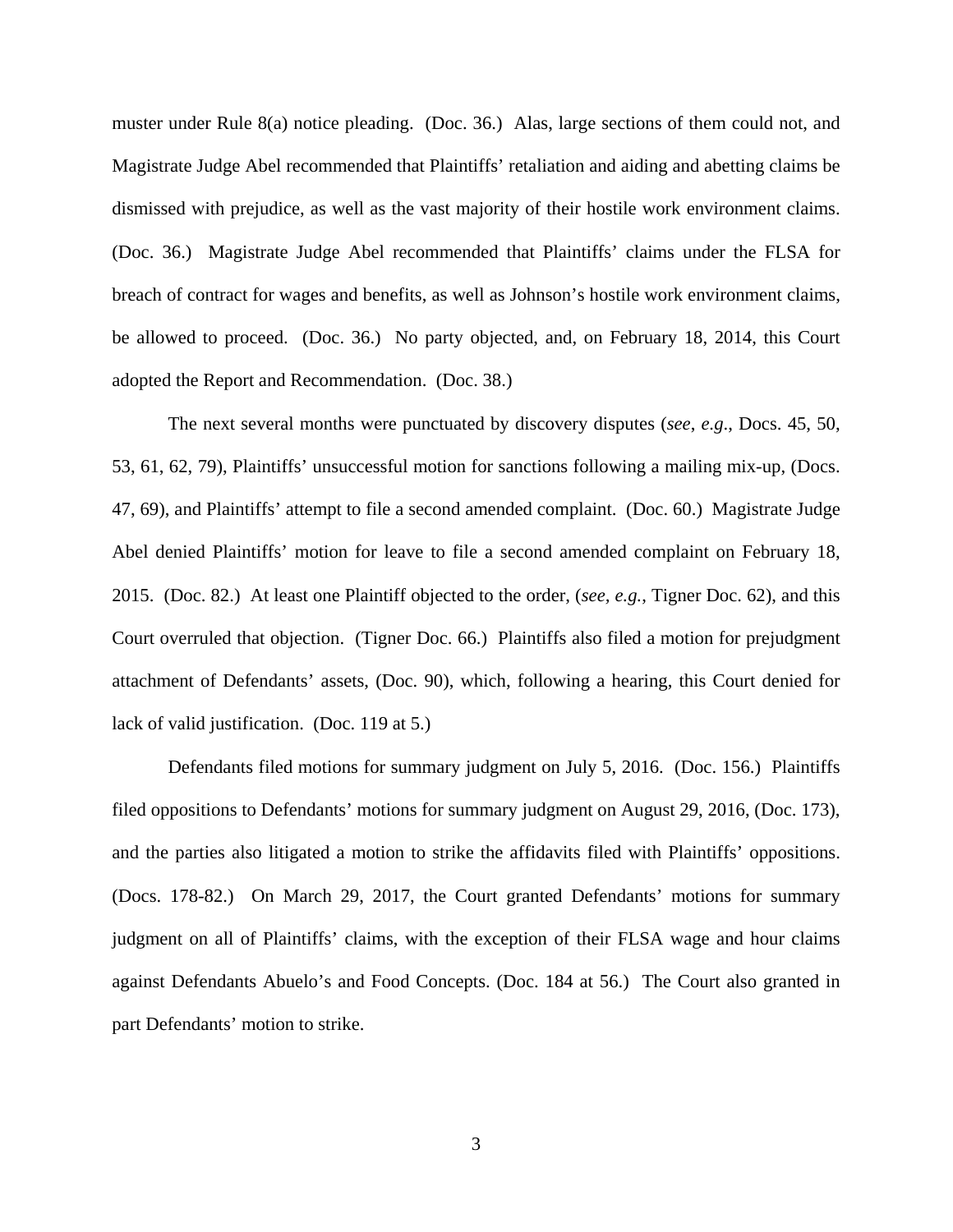On June 1, 2017, at a Court-held mediation, the parties settled their remaining FLSA wage and hour claims. (Doc. 188.) In connection with the settlement, the parties agreed to allow the Court to determine the reasonableness of Plaintiffs' attorney's fees and costs. Plaintiffs' counsel submitted the instant Motion for Attorney's Fees on July 14, 2017, (Doc. 191), and the parties submitted additional evidence at a reasonableness hearing on Thursday, October 5, 2017. The Motion for Attorney's Fees is now fully briefed, argued, and ripe for review.

### **II. STANDARD OF REVIEW**

To a prevailing plaintiff following a FLSA action, FLSA provides a "reasonable attorney's fee to be paid by the defendant, and costs of the action." 29 U.S.C. § 216(b). This Court must ensure that an attorney's fee is "reasonable." *Id.*; *Moore v. Freeman*, 355 F.3d 558, 565 (6th Cir. 2004). The starting point for such a calculation is the "lodestar" method: multiplying the "number of hours reasonably spent on the case by an attorney times a reasonable hourly rate." *Moore*, 355 F.3d at 565. Then, "[t]hat amount may . . . be adjusted upwards or downwards, as the district court finds necessary under the circumstances of the particular case." *Id.* The party seeking a fee award must "submit evidence supporting the hours worked and rates claimed. Where the documentation of hours is inadequate, the court may reduce the award accordingly." *Hensley v. Eckerhart*, 461 U.S. 424, 433 (1983). A fee is reasonable if it is "adequately compensatory to attract competent counsel yet . . . avoids producing a windfall for lawyers." *Gonter v. Hunt Valve Co., Inc*., 510 F.3d 610, 616 (6th Cir. 2007) (internal quotations omitted) (emphasis omitted).

The Court may also tax the following costs: "(1) Fees of the clerk and marshal; (2) Fees for printed or electronically recorded transcripts necessarily obtained for use in the case; (3) Fees and disbursements for printing and witnesses; (4) Fees for exemplification and the costs of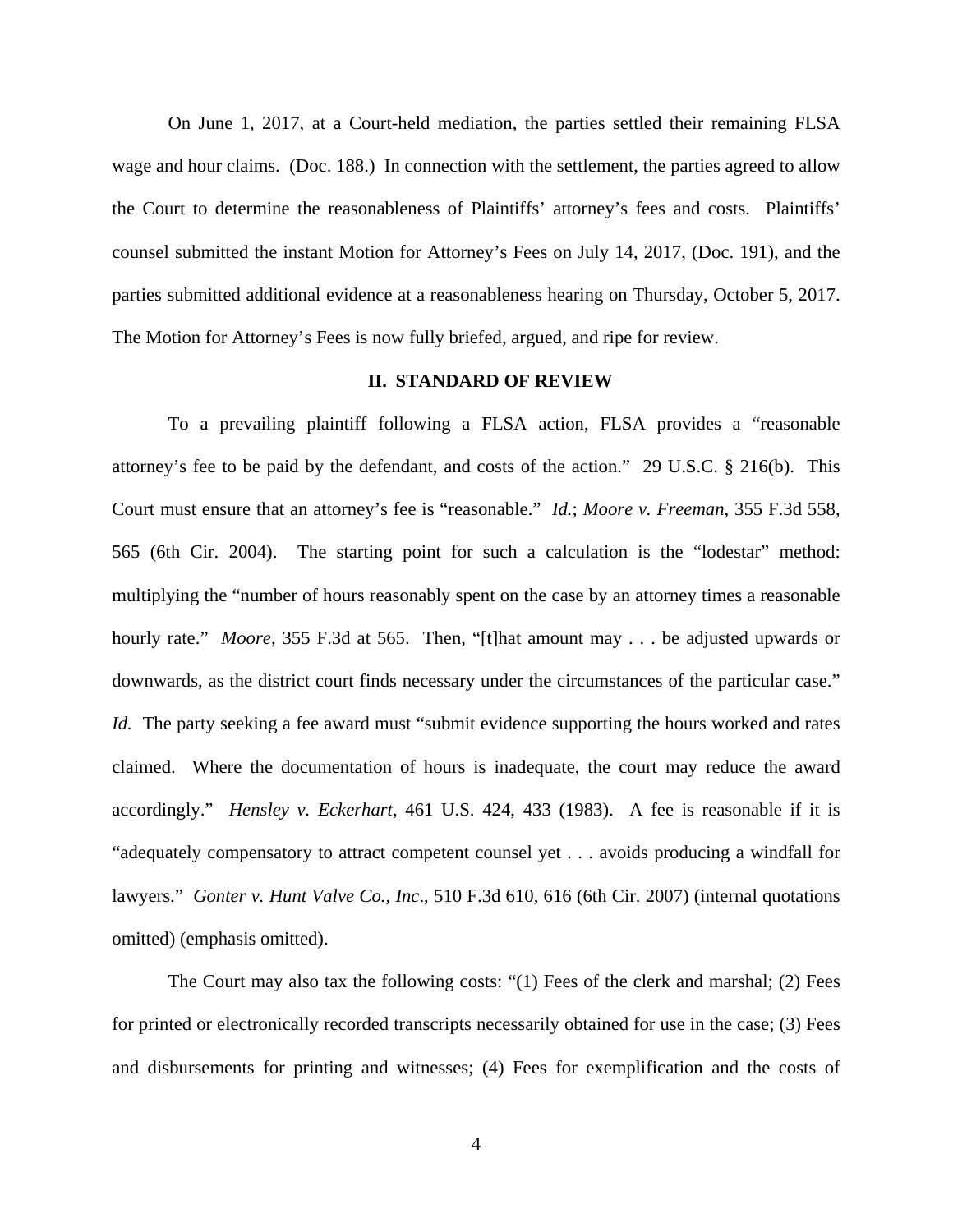making copies of any materials where the copies are necessarily obtained for use in the case; (5) Docket fees under section 1923 of this title; [and] (6) Compensation of court appointed experts, compensation of interpreters, and salaries, fees, expenses, and costs of special interpretation services under section 1828 of this title." 28 U.S.C. § 1920. It is preferable that the prevailing party include supporting documentation. *Mikaloff v. Walsh*, No. 5:06–96, 2009 WL 901860, at \*11 (N.D. Ohio Mar. 30, 2009).

### **III.ANALYSIS**

Plaintiffs seek \$**1,026,316.10** for attorney's fees and **\$102,325.72** in costs, plus 3%, or \$**30,789.48**, for "fees for fees," for a total of \$**1,159,431.30**. 2 Defendants have raised a number of objections to Plaintiffs' fee petition, including to the requested rates, hours, and costs. (Doc. 194.) The Court will address each *seriatim*.

#### **A. Reasonable Hourly Rates**

In determining a reasonable hourly rate, "[t]he appropriate rate . . . is not necessarily the exact value sought by a particular firm, but is rather the market rate in the venue sufficient to encourage competent representation." *Sykes v. Anderson*, 419 F. App'x 615, 618 (6th Cir. 2011) (internal quotations omitted). The market rate is "the rate that lawyers of comparable skill and experience can reasonably expect to command within the venue of the court of record." *Gonter v. Hunt Valve Co.,* 510 F.3d 610, 618 (6th Cir. 2007). Comparable skill and experience, of course, means skill and experience in the specific area of law at issue in the case. *Snide v. Disc. Drug Mart, Inc.*, No. 1:11-cv-244, 2013 U.S. Dist. LEXIS 165584, \*22-25 (N.D. Ohio Oct. 30, 2013).

 $\overline{a}$ 

<sup>&</sup>lt;sup>2</sup> Plaintiffs are not consistent in their attorney's fee request—on pages 1 and 7, they request \$1,023,816.10 for attorney's fees, plus 3% fees for fees. (Doc. 191 at 1, 7.) On page 5, however, they request \$1,026,316.10 for attorney's fees, plus 3% fees for fees. (*Id.* at 5.) Because \$1,026,316.10 coincides with the affidavits and exhibits attached to Plaintiffs' Motion for Attorney's Fees, the Court will assume Plaintiffs request \$1,026,316.10.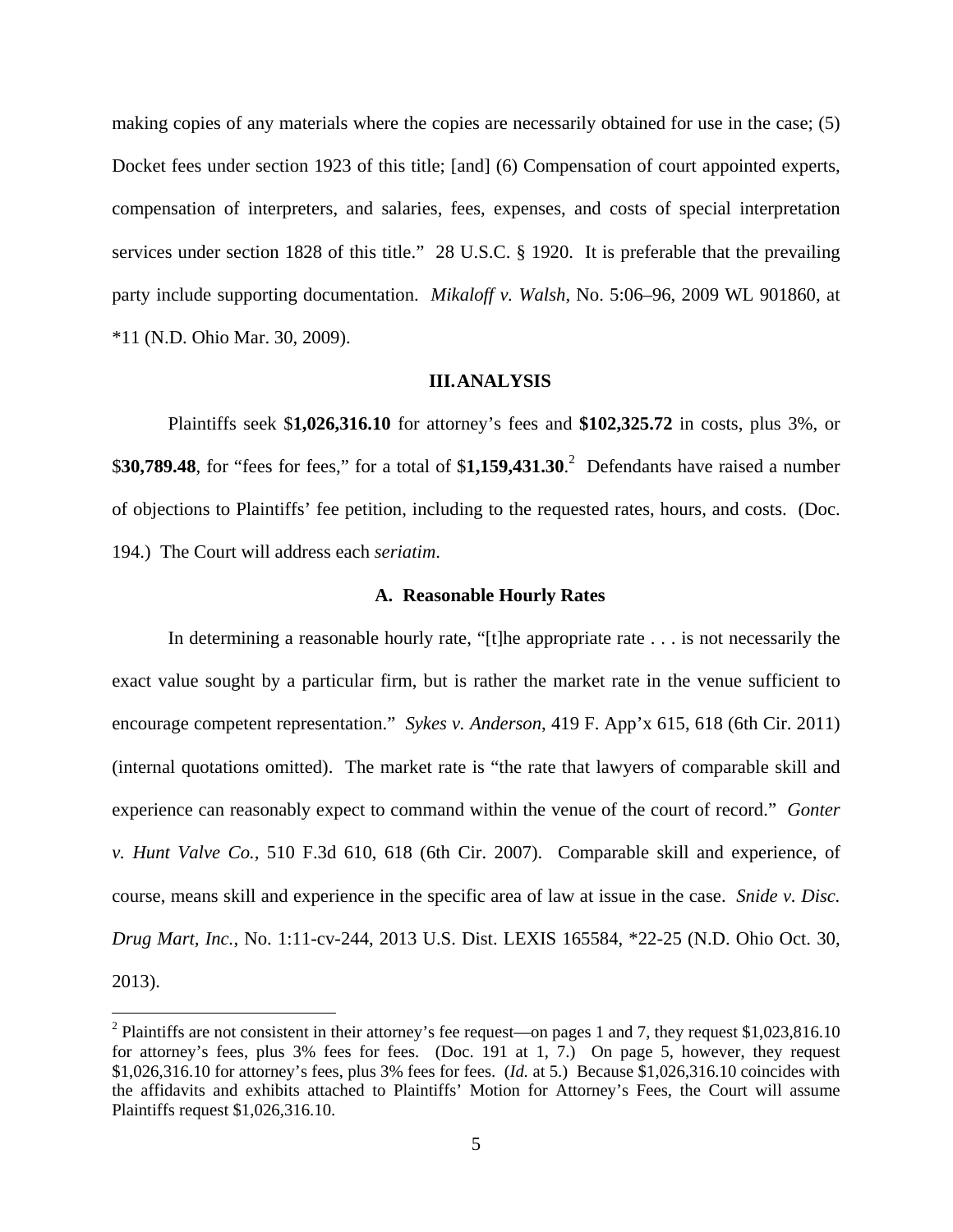In making its determination, the court may "consider a party's submissions, awards in analogous cases, state bar association guidelines, and its own knowledge and experience from handling similar requests for fees." *Ne. Ohio Coal. for the Homeless v. Husted*, No. 2:06-cv-896, 2014 WL 4829597, at \*12 (S.D. Ohio Sept. 29, 2014) (vacated in part on other grounds) (quoting *Van Horn v. Nationwide Prop. & Cas. Ins. Co.*, 436 F. App'x 496, 499 (6th Cir. 2011)). The fee applicant bears the burden to "produce satisfactory evidence—in addition to the attorney's own affidavits—that the requested rates are in line with those prevailing in the community for similar services by lawyers of reasonably comparable skill, experience, and reputation." *Blum v. Stenson*, 465 U.S. 886, 896 (1984).

The Sixth Circuit has looked to six considerations in determining the reasonableness of a rate:

1) the value of the benefit rendered to the [client], 2) society's stake in rewarding attorneys who produce such benefits in order to maintain an incentive to others, 3) whether the services were undertaken on a contingent fee basis, 4) the value of the services on an hourly basis, 5) the complexity of the litigation, and 6) the professional skill and standing of counsel involved on both sides.

*Ramey v. Cincinnati Enquirer, Inc.*, 508 F.2d 1188, 1196 (6th Cir. 1974) (internal quotations omitted).

Plaintiffs seek an award based on a \$325 hourly rate for Attorney James Meaney; a \$229.33 hourly rate for Attorney Wesley Fortune; a \$175 hourly rate for Attorneys Aikaterini Paragiou, Clint White, Nicole Derr, and Jessica Shields; and flat rates of \$1,500 and \$1,000, respectively, for Attorneys John Gonzalez and Gilbert Gradisar. (Docs. 191, 192-5 to 192-7, 192-8.) The rates requested for Fortune, Paragiou, White, Derr, and Shields equal the rates this Court awarded for parallel litigation on behalf of Rachel Autrey. *See Autrey v. Food Concepts, et al*. (Case No. 2:13-CV-00131, Doc. 85). Defendants, in turn, seek a \$225 rate for Meaney—less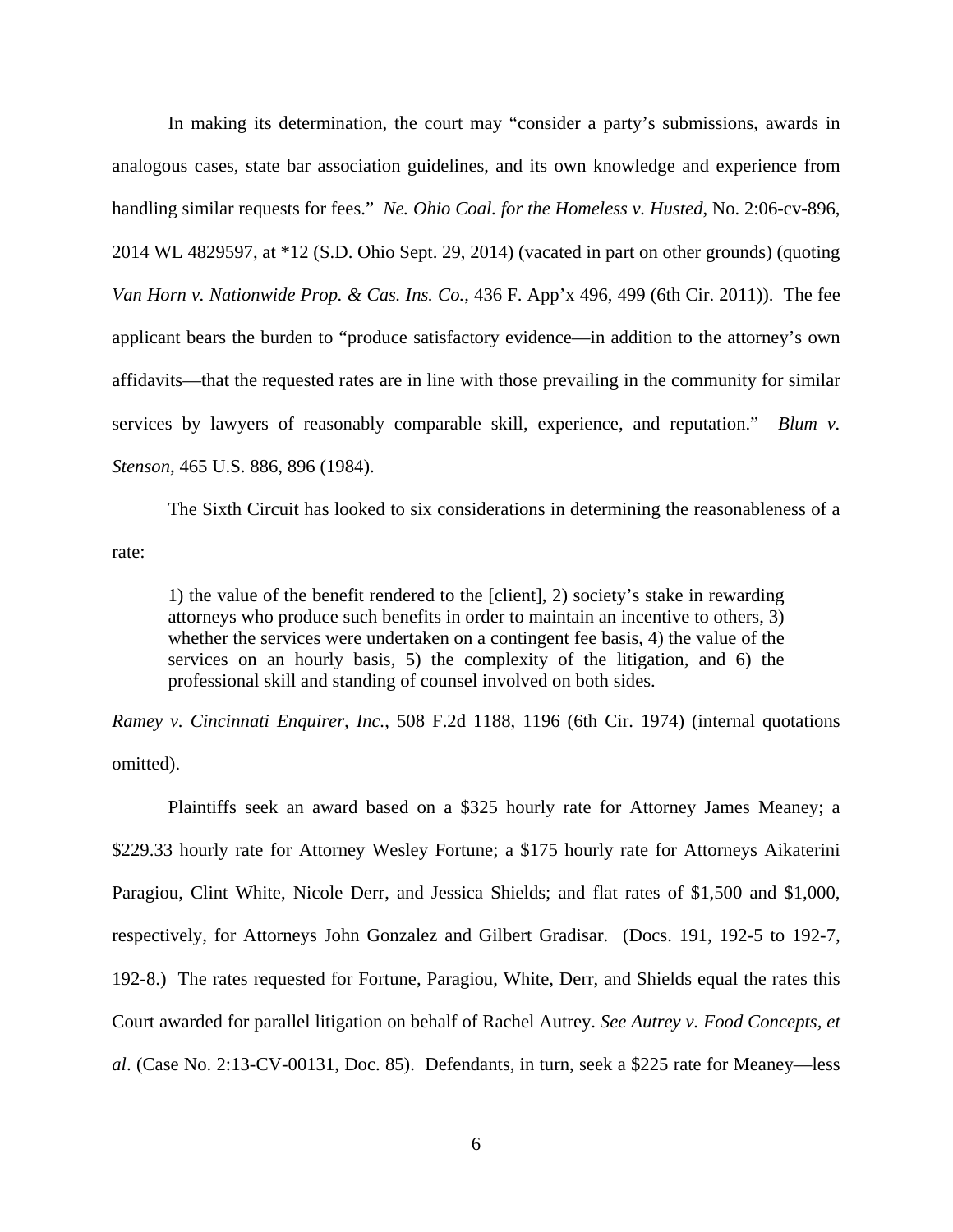than the rate the Court awarded in *Autrey*. They also seek a \$200 per hour rate for Fortune. (Doc. 194 at 39.)

When assessing the requested rates, the Court's starting place will be its fee award in *Autrey*, because Autrey raised essentially the same claims against the same Defendants as the Plaintiffs here, and she retained the same lawyers to do so. $3$ 

### **1. Meaney**

When the Court considered the reasonable rate for Meaney in the Autrey Award, it had little information on which to base his rate. (Autrey Award at 8-10.) Autrey justified the rate for Meaney "by stating that he has practiced law for thirty-plus years and that he has litigated one Ohio Court of Claims case" that was unrelated to the claims at issue. (*Id.* at 8.) Autrey also pointed to the report by the Ohio State Bar Association, "The Economics of Law Practice in Ohio in 2013" ("OSBA Report"), which, based on a number of characteristics pertaining to Meaney—an attorney practicing in suburban Columbus, with 26-35 years of experience, specializing in labor and employment law, as a partner in a small firm—suggested that the requested \$325 rate was too high. (*Id.*)

Ultimately, because Plaintiff did not meet her burden to "produce satisfactory evidence . . . that the requested rate [for Meaney was] in line with those prevailing in the community for similar services by lawyers of reasonably comparable skill, experience, and reputation," *Blum v. Stenson*, 465 U.S. 866, 896 (1984), the Court was forced to estimate a reasonable rate for Meaney based on averaging the aforementioned characteristics from the OSBA Report. (Autrey Award at 10.) This reasonable rate was \$234.50 per hour. (*Id.*)

 $\overline{a}$ 

 $3$  In fact, most of the arguments addressed in Autrey's attorney's fee award have been rehashed here. These cases are intertwined with Autrey's, as evidenced by the fact that, in the Autrey fee award, the Court recognized Plaintiffs' counsel's work in the instant cases as well. (*See id.* at 18.) The Court shall hereinafter refer to the Autrey fee award as "Autrey Award."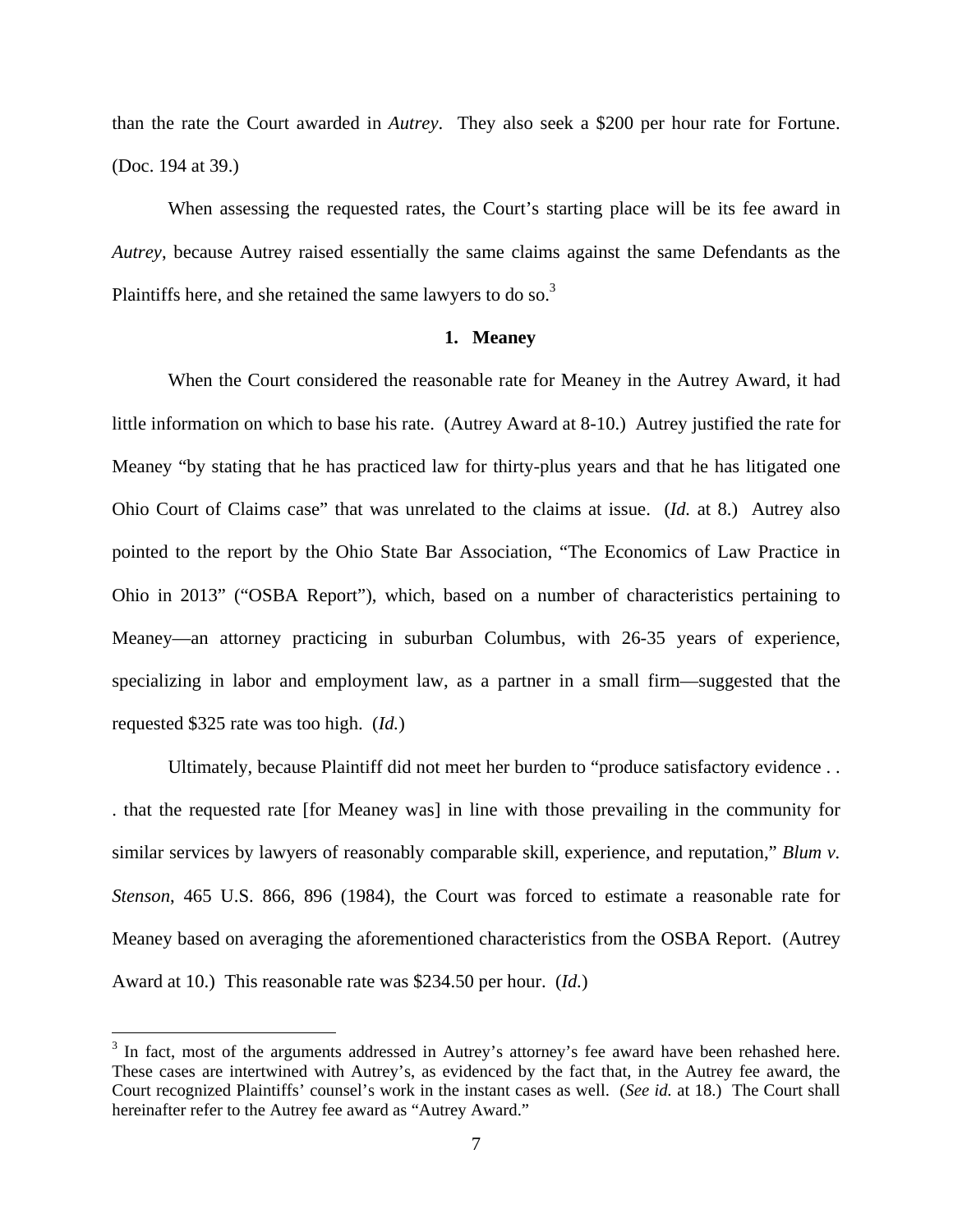Here, Plaintiffs provide further evidence for the requested \$325 per hour rate. Specifically, Plaintiffs point to the affidavits of Meaney and of another attorney, John Marshall, who frequently testifies as to market rates for attorneys in central Ohio. Meaney asserts in his affidavit that he "ha[s] been licensed to practice law in the State of Ohio for nearly 40 years (since October of 1977) and ha[s] been involved with litigation matters during all of that time." (Meaney Aff't, Doc. 192-5, at ¶ 3.) He was also licensed to practice in the U.S. Virgin Islands, where he served as lead counsel in hundreds of asbestos litigation cases between 1997 and 2004. (*Id.*) He focused on non-employment-related matters until "[a]pproximately six years ago [when he] expanded [his] practice to include employment law matters[.]" (*Id.* ¶ 4.) Since then, Meaney has handled employment law cases, including under the FLSA. (*Id.*) He was co-counsel with Fortune on Plaintiffs' cases from July 2013 through July 2014. During that time, and continuing on to now, he billed \$325 per hour.

Marshall "ha[s] been lead counsel in hundreds of civil rights and employment cases filed in the federal and state courts" over the last 32 years, as well as co-counsel on a number of others. (Marshall Aff't, Doc. 193, at ¶ 3.) His legal acumen has been recognized by a number of publications: he was named one of the Best Lawyers in America from 1996 to present, one of the Top 100 Lawyers in Ohio by Ohio "Super Lawyer" magazine from 2009-2016, one of the "Top 10 lawyers in Ohio" from 2011-2013, and one of the "Top 5 Columbus Area Super Lawyers for 2012, 2013, 2015, and 2016. (*Id.* ¶ 4.) He was also "selected as the 2012 and 2014 Lawyer of the Year in Employment Law – Individuals, as well as a Top 50 lawyer in Columbus by Best Lawyers and US News and World Report (2010-2013)." (*Id.*) Marshall presents and teaches seminars on employment law and litigation, including on the issue of attorney's fees, (*id.*), and he has also been called upon on several occasions to opine as to the reasonableness of attorney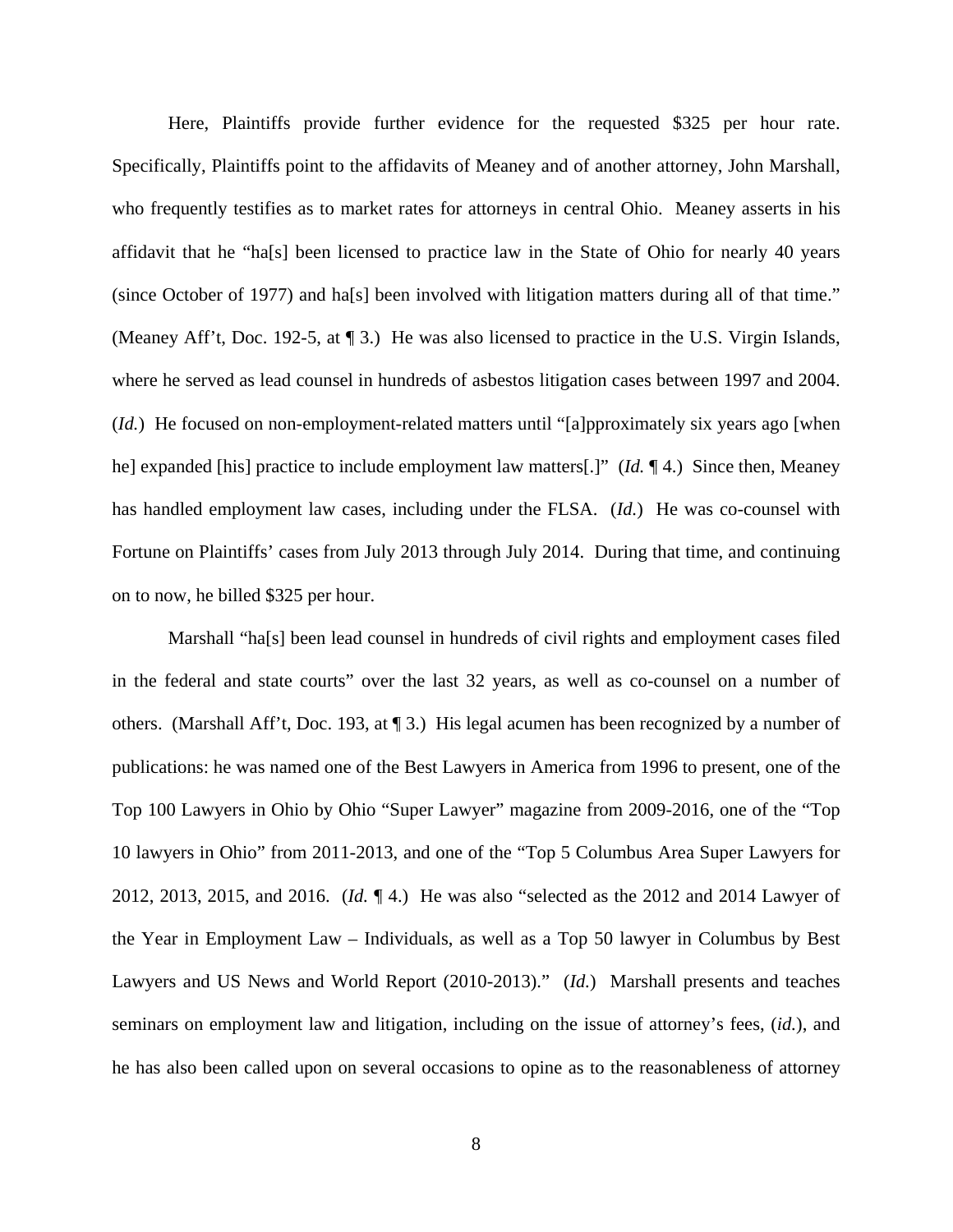rates and hours. (*Id.* ¶ 5.) Marshall opines that a \$325 hourly rate for Meaney "is within the fair and reasonable market rate for the services rendered by Mr. Meaney." (*Id.* ¶ 9.) He also "personally know[s] Mr. Meaney and ha[s] worked with him on employment related matters and can affirmatively state that he can and has commanded a rate of \$325.00 per hour in similar cases." (*Id.*)

Defendants, for their part, argue briefly that a \$325 per hour rate for Meaney is "excessive," because it "is in the 95th percentile for attorneys in Suburban Columbus. It is in the 90th percentile for a firm of his size. And it is in the 75th percentile for billing rates based on his years in practice." (Doc. 194 at 39.) Defendants further posit that "Plaintiff provides no documentation to justify that the rates are reasonable given Mr. Meaney's relative experience or expertise in wage and hour matters."  $(Id.)$  They ask the Court to award a \$225 per hour rate<sup>4</sup> for Meaney, based on the median rate "for attorneys with his relative experience and firm size in the Suburban Columbus area." (*Id.*)

Defendants' arguments are not well taken. The Court notes, first, that averaging the relevant factors from the OSBA Report, as the Court did in the Autrey Award, yields a rate of \$234.50 per hour, not \$225. Second, the Court had arrived at this \$234.50 rate in the Autrey Award "in the absence of evidence provided by Plaintiff." (Autrey Award at 10.) Here, though, Plaintiffs have provided additional evidence. *Blum*, 465 U.S. at 896. Based on that evidence, as well as "state bar association guidelines, and [the Court's] own knowledge and experience from handling similar requests for fees," *H*, 2014 WL 4829597, at \*12 (internal quotations omitted), the Court finds that an hourly rate of **\$325** is reasonable for Meaney.

<sup>&</sup>lt;sup>4</sup> In a different part of their brief, Defendants seek the \$234.50 per hour rate used in Autrey. (Doc. 194 at 7.)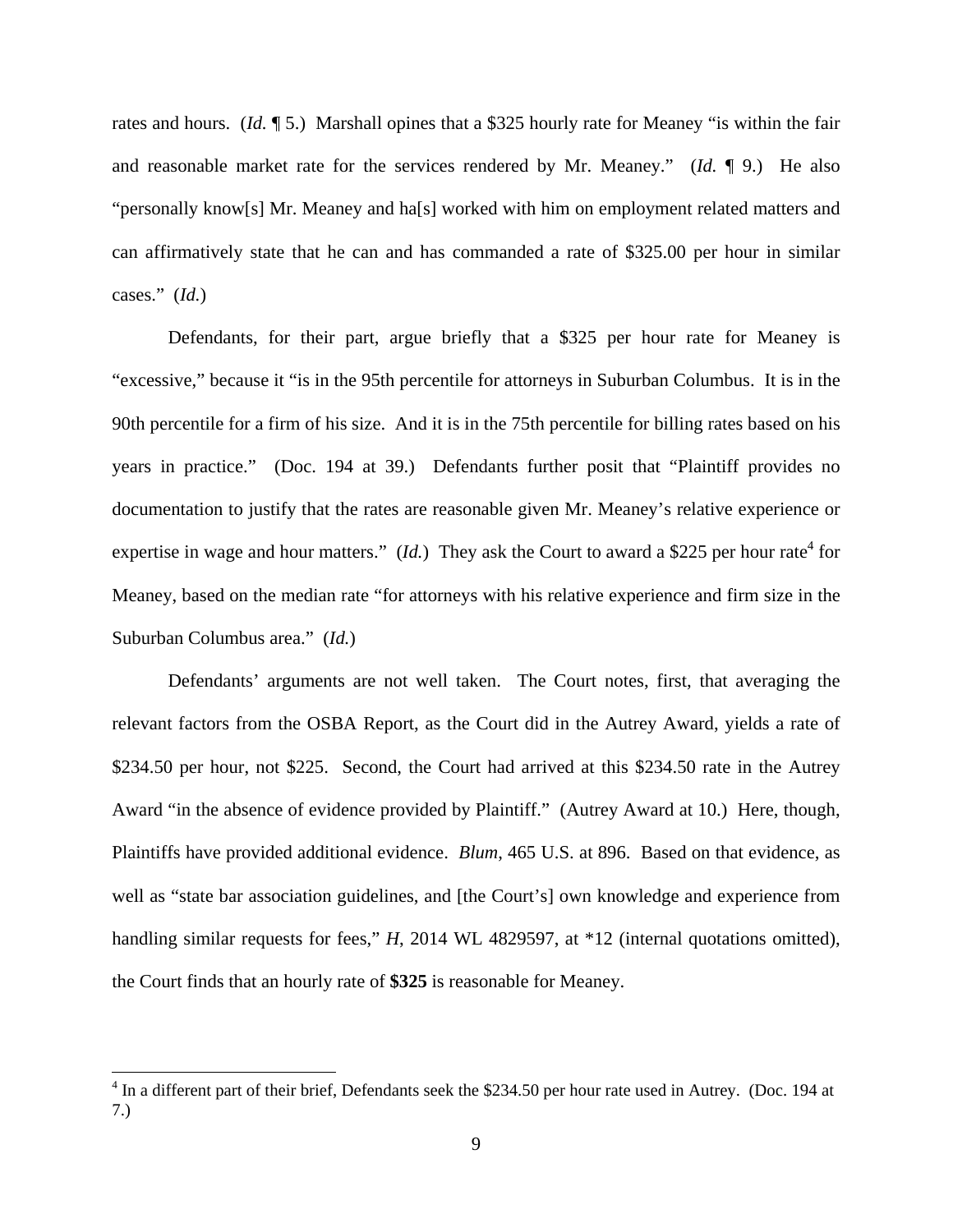#### **2. Fortune**

In the Autrey Award, the Court found a \$229.33 rate for Fortune to:

Represent[] an appropriate balance between society's interest in vindicating wage and hours plaintiffs' rights, with the value actually rendered to Ms. Autrey. The rate of \$229.33 also reflects Fortune's having taken Ms. Autrey's case on a contingency fee basis, the complexity of the litigation, and his approximately six-years' experience in the field.

(Autrey Award at 12.) Marshall opines that the requested hourly rate for Fortune "is on the low end of the fair and reasonable market value for the services rendered by Mr. Fortune and attorneys of similar background and experience in this type of litigation." (Marshall Aff't, Doc. 193, at ¶ 8.)

Defendants attack this rate on the grounds that "the many litigation deficiencies" in the case make it "clear that a further reduction in Counsel's proposed rate [to \$200 per hour] is appropriate." (Doc. 194 at 39.)

The Court recognizes the inefficient manner in which these cases were litigated. These deficiencies were present in Autrey's case as well. However, Plaintiffs were more successful in extracting settlement funds from Defendants than Autrey, who accepted an offer of judgment. In fixing a reasonable rate, the Court must balance multiple concerns, including the value of the benefit rendered to Plaintiffs, society's interest in vindicating Plaintiffs' rights in wage and hours claims, Fortune's having taken these cases on a contingency fee basis, the value of the services Fortune provided, the complexity of the litigation, and Fortune's experience. For these reasons, as well as the reasons expressed in the Autrey order, the Court finds a \$229.33 rate for Fortune to be reasonable.

### **3. Associates, Staff, and Gonzalez and Gradisar**

Defendants do not attack the rates of associates and staff in Fortune's office, or those of Gonzalez and Gradisar. Instead, Defendants attack the reasonableness of their hours. Therefore,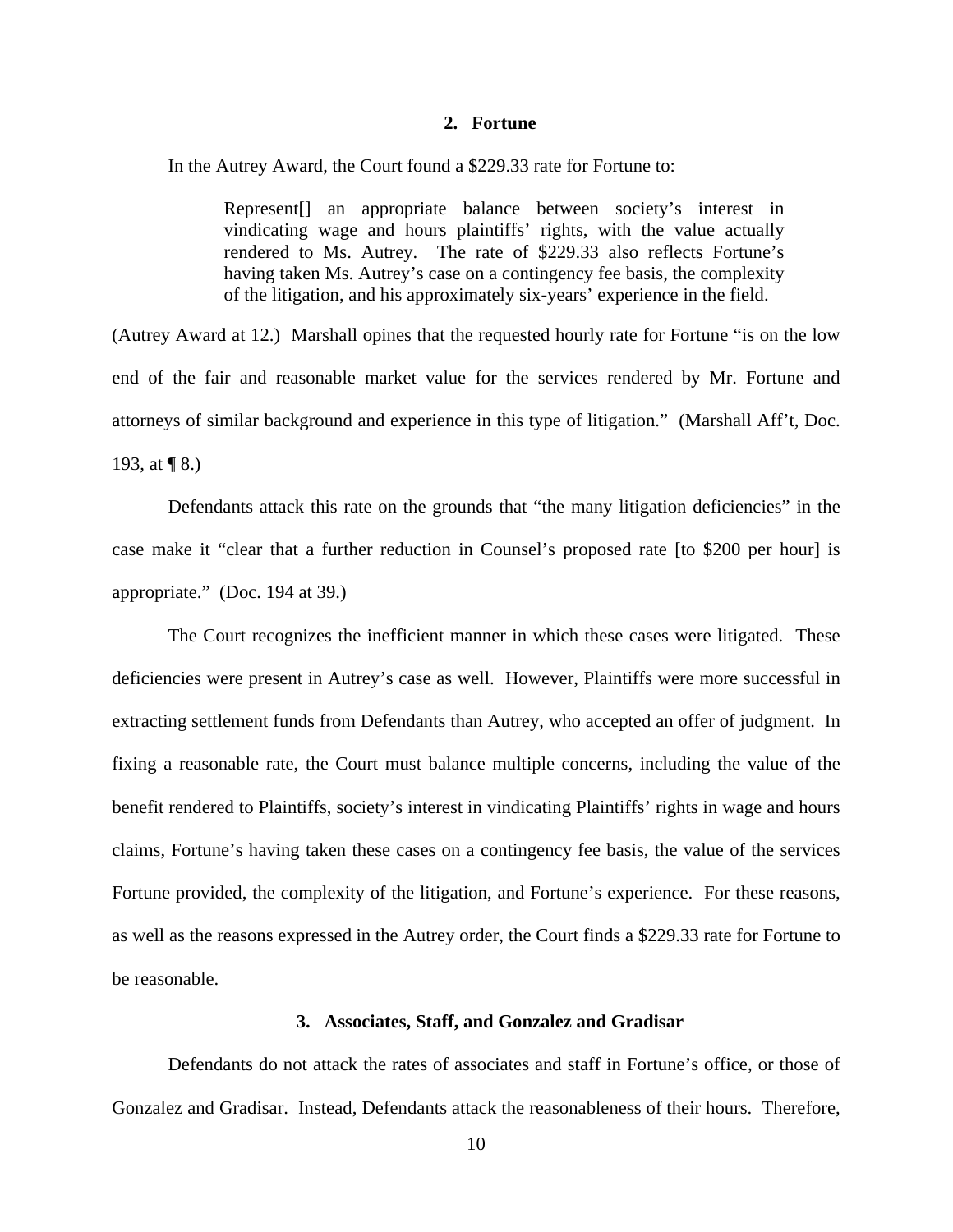as it did in Autrey, and for the reasons stated in the Autrey Award, the Court finds a \$175 per hour rate to be reasonable for Fortune's associates—Parigiou, White, Derr, and Shields—and an \$85 per hour rate to be reasonable for Fortune's Legal Assistant.

As for Gonzalez and Gradisar, Marshall attests:

[T]he flat rate fee for John Gonzalez of \$1500.00 and Gilbert Gradisar of \$1000.00 was fair and reasonable for the services they rendered to Plaintiffs through their limited appearances. Based upon their standard hourly rates of \$300.00, which is within the reasonable market value for service[s] rendered by attorneys with their respective background[s] and experience, the number of hours they spent on Plaintiffs' behalf and the result obtained, the fee is justified.

(Marshall Aff't, Doc. 193, at ¶ 10.) Because Defendants fail to contest these rates, and in light of

Marshall's affidavit, the Court finds them to be reasonable.

| <b>Timekeeper</b> | <b>Hourly Rate</b> |
|-------------------|--------------------|
| Meaney            | \$325              |
| Fortune           | \$229.33           |
| Parigiou          | \$175              |
| White             | \$175              |
| Derr              | \$175              |
| <b>Shields</b>    | \$175              |
| Legal Assistant   | \$85               |
|                   |                    |
|                   | <b>Flat Rate</b>   |
| Gonzalez          | \$1,500            |
| Gradisar          | \$1,000            |

In summary, the Court will apply the following rates:

### **B. Hours Reasonably Expended**

In determining the hours reasonably expended, "[t]he question is not whether a party prevailed on a particular motion or whether in hindsight the time expenditure was strictly necessary to obtain the relief requested. Rather, the standard is whether a reasonable attorney would have believed the work to be reasonably expended in pursuit of success at the point in time when the work was performed." *Wooldridge v. Marlene Indus.*, 898 F.2d 1169, 1173 (6th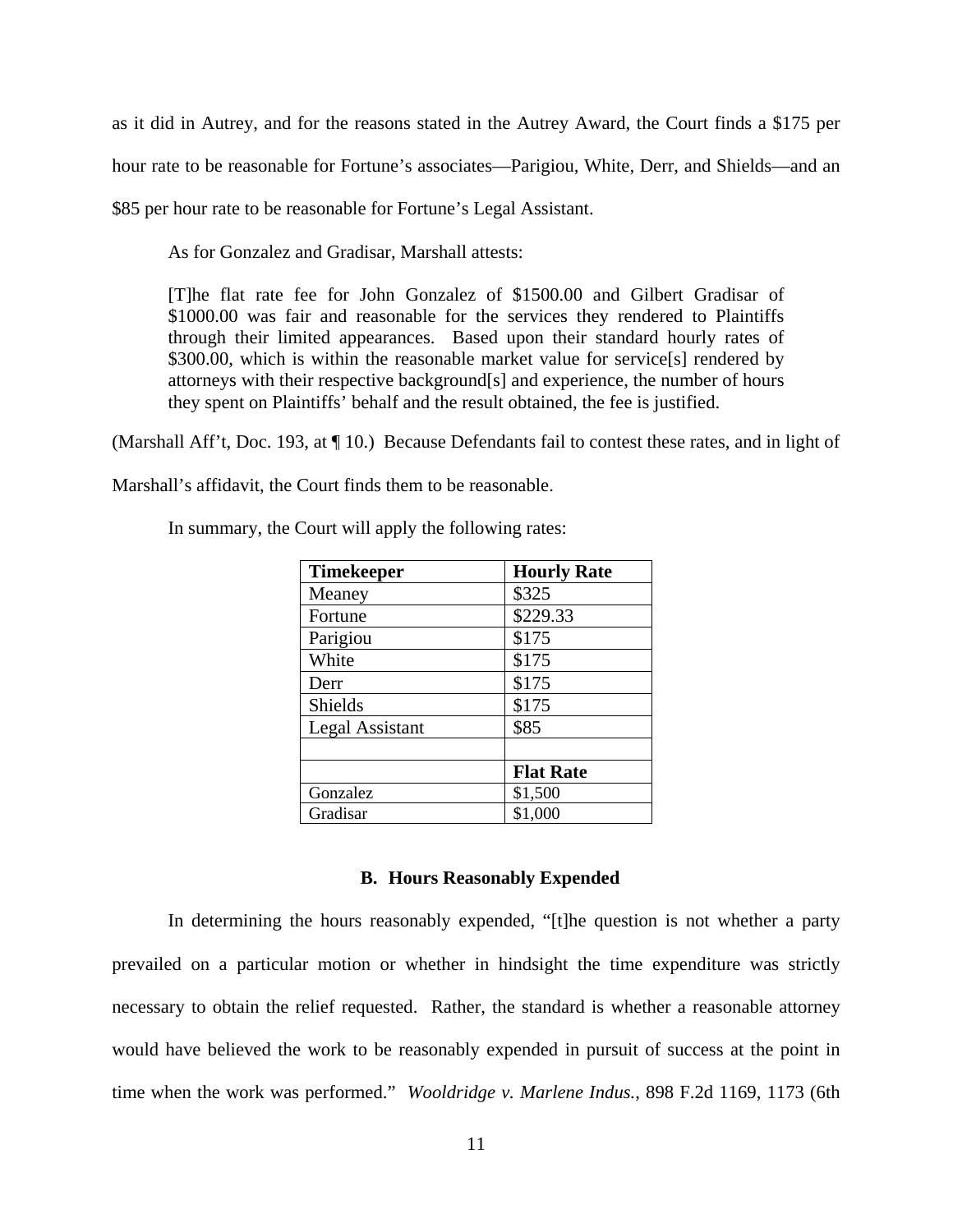Cir. 1990). Attorneys seeking fees must "maintain billing time records that are sufficiently detailed to enable courts to review the reasonableness of the hours expended on the case" and "should exercise billing judgment with respect to hours worked." *Imwalle v. Reliance Med. Prods*.*, Inc.*, 515 F.3d 531, 552 (6th Cir. 2008) (quoting *Wooldridge*, 898 F.2d at 1177) (internal quotation marks omitted). The Court must "conclude that the party seeking the award has sufficiently documented its claim." *Id.* (internal quotations omitted).

The Court need not "achieve auditing perfection[.]" *Fox v. Vice*, 563 U.S. 826, 838 (2011). Indeed, "[t]here is no precise rule or formula for making these determinations." *Hensley v. Eckerhart*, 461 U.S. 424, 436 (1983). In lieu of line-by-line reductions, the Court "may implement an 'across-the-board reduction by a certain percentage.'" *Project Vote v. Blackwell*, No. 06-CV-1628, 2009 WL 917737, at \*6 (N.D. Ohio Mar. 31, 2009) (citing *Alliance Int'l, Inc. v. United States Customs Serv.*, 155 F. App'x 226, 228 (6th Cir. 2005)). The Court may also "take into account [his] overall sense of a suit, and may use estimates in calculating and allocating an attorney's time." *Fox v. Vice*, 563 U.S. 826, 838 (2011).

Plaintiffs seek remuneration for work completed by Fortune, and attorneys and staff in Fortune's office, in the following amounts:

| <b>Timekeeper</b> | Rate         | <b>Hours</b>  | <b>Total Fees</b>           |
|-------------------|--------------|---------------|-----------------------------|
| Paragiou          | \$175        | .9            | \$157.50                    |
| White             | \$175        | 1.8           | \$315                       |
| Derr              | \$175        | 10.25         | \$1,793.75                  |
| Shields           | \$175        | 72.517        | \$12,690.48                 |
| Fortune           | \$229.33     | 4,574.70      | \$958,597.71                |
| Clerks            | \$85         | 5.4           | \$459                       |
| Legal Assistant   | \$85         | 373.06        | \$31,710.10                 |
|                   | <b>Total</b> | $5,038.627^5$ | \$1,005,723.65 <sup>6</sup> |

 $5$  The summary attached to Doc. 191-1 calculates the total number of hours to be 5,107.308. Using Plaintiffs' further breakdown from Exhibit L, however, the Court reaches a total of 5,038.627. Because this latter number corresponds with the total dollar amount requested, with the exception of the \$.11 error referenced in footnote 6, the Court will use it.

 $\overline{a}$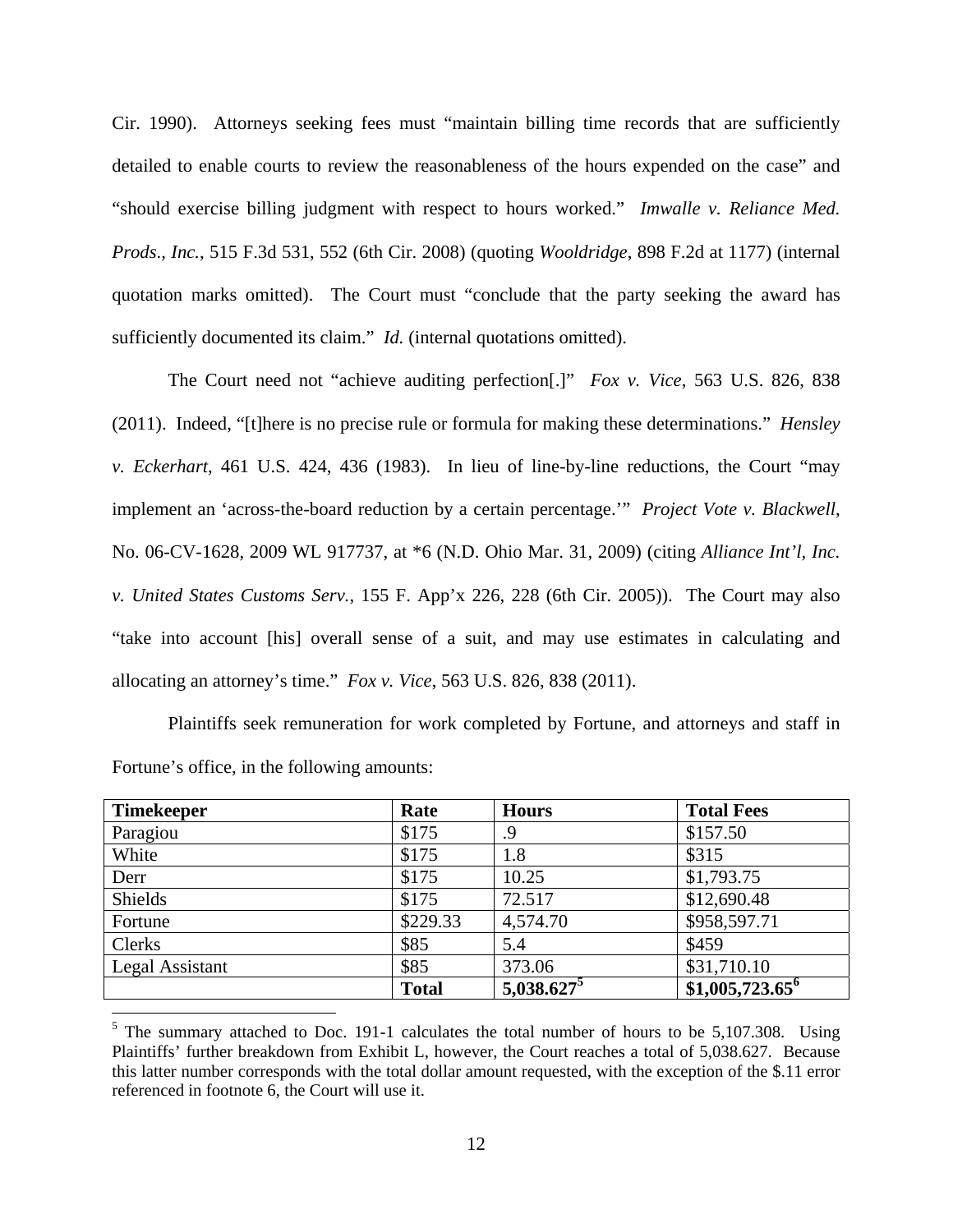(Reasonableness Hearing, Plaintiffs' Ex. L.) This request accounts for a write-off of 463.253 hours (or \$96,846.985) spent by Fortune and Shields, clerks, and Fortune's legal assistant. (*Id.*) Plaintiffs also seek **\$18,092.50** for the work of Meaney. (Doc. 191 at 5.) By dividing this figure by his rate of **\$325** per hour, one finds that Plaintiffs seek remuneration for **55.67** hours spent by Meaney on these cases. Plaintiffs also seek **\$1,500** for time spent by Gonzalez preparing an opposition to Defendants' motion to disqualify Plaintiffs' counsel (Doc. 192-6), and **\$1,000** for time spent by Gradisar preparing an opposition to Defendants' motion for fees and costs following the Court's disqualification of proffered expert witness Stephen Oberhousen. (Doc. 192-7.)

Plaintiffs state that the lodestar method would result in a fee request of \$**1,026,316.10**, including **\$1,005,723.65** for the work of Fortune and his law firm, **\$18,092.50** for the work of Meaney, **\$1,500** for the work of Gonzales, and **\$1,000** for the work of Gradisar**.** Plaintiffs also request an additional three percent of the total award as compensation for prosecuting the attorney's fee motion. *Auto Alliance Int'l, Inc. v. United States Customs Serv.*, 155 F. App'x. 226, 229 (6th Cir. 2005) (recovery for prosecuting fees motion "should not exceed three percent of the hours in the main case which is decided without trial."). Therefore, Plaintiffs request an additional \$**30,789.48** for this fees motion, for a total fee request of \$**1,051,105.58**. (Doc. 191.)

Defendants claim that Plaintiffs' requested hours and time entries are unreasonable to the extent they include: (1) pre-claim time and time spent on other matters; (2) fees related to unsuccessful motions or Plaintiffs' non-compliance with Court orders; (3) fees that are questionable due to poor billing practices, like non-contemporaneous time entries, block-billed

 $\overline{a}$ 

 $6$  Exhibit L calculates the total fee request to be \$1,005,723.65. The Court calculated the number to be \$1,005,723.54. Because the difference is de minimis, the Court will use Plaintiffs' figure, which is slightly larger.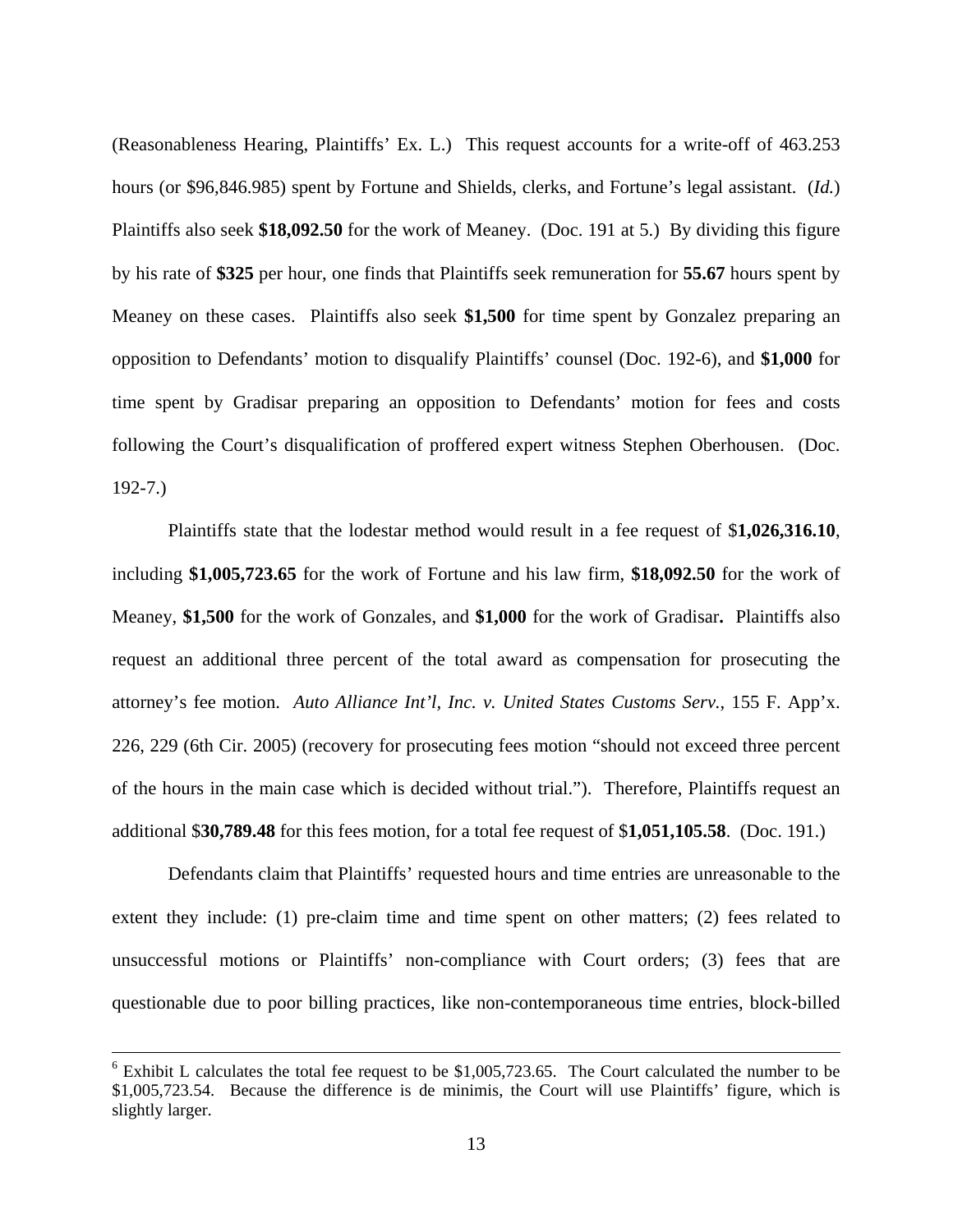time entries, excessive entries, vague and indecipherable entries, and entries by improper timekeepers; (4) fees related to administrative work; (5) too many hours billed by Meaney; and (6) fees for fees. Defendants also argue that the fee request is excessive generally, and they attack the proportionality of the requested fee award. Defendants posit that Plaintiffs' counsel should receive a total of **\$50,857.03** in attorney's fees for these nine cases, to include **\$48,607.03** to Fortune's firm and **\$2,345** for Meaney's services. (Doc. 194 at 10.)

### **1. Pre-Claim Time and Time Spent on Other Case-Related Matters**

Plaintiffs' complaints were filed in January 2013. (Doc. 1.) Plaintiffs' counsel has been involved in cases against Defendants since at least 2011, many of which have settled to include attorney's fees. These cases include *Justin Sowell v. Food Concepts, et. al*, No. 2:12-cv-00543, *Stephanie Swint v. Food Concepts, et. al*, No. 2:12-cv-00480, *Mark Smith II v. Food Concepts, et. al.,* 12-cv-7144, *Nicholas B. Valentine v. Food Concepts, et al.,* 12-cv-07120, *Elizabeth Klimek v. Food Concepts, et. al*, No. 2:15-cv-2473, *Justin Thomas v. Food Concepts, et. al*, No. 2:15-cv-2596, and *Cassandra Epperly v. Food Concepts, et. al*, No. 2:15-cv-2597.

Defendants argue that Plaintiffs billed time properly attributable to certain of these other cases, as well as *Linihan v. Food Concepts*, Case Nos. 2:15-cv-2746 and 2:15-cv-2473. (Doc. 194 at 9-12.) For example, Plaintiffs seek fees for time beginning in September 2011, including time spent in telephone conferences with defense counsel. (*Id.* at 9-10.) These Plaintiffs did not sign their engagement agreements with Plaintiffs' counsel until much later, however—most between March and May 2012, and one in January 2013. (Doc. 194 at 9.) And Plaintiffs did not reveal their names to Defendants until after they filed their complaints in January 11, 2013. (Doc. 1-1; Doc. 194 at 9-10.) By October, 2011, however, Fortune *had* filed a complaint for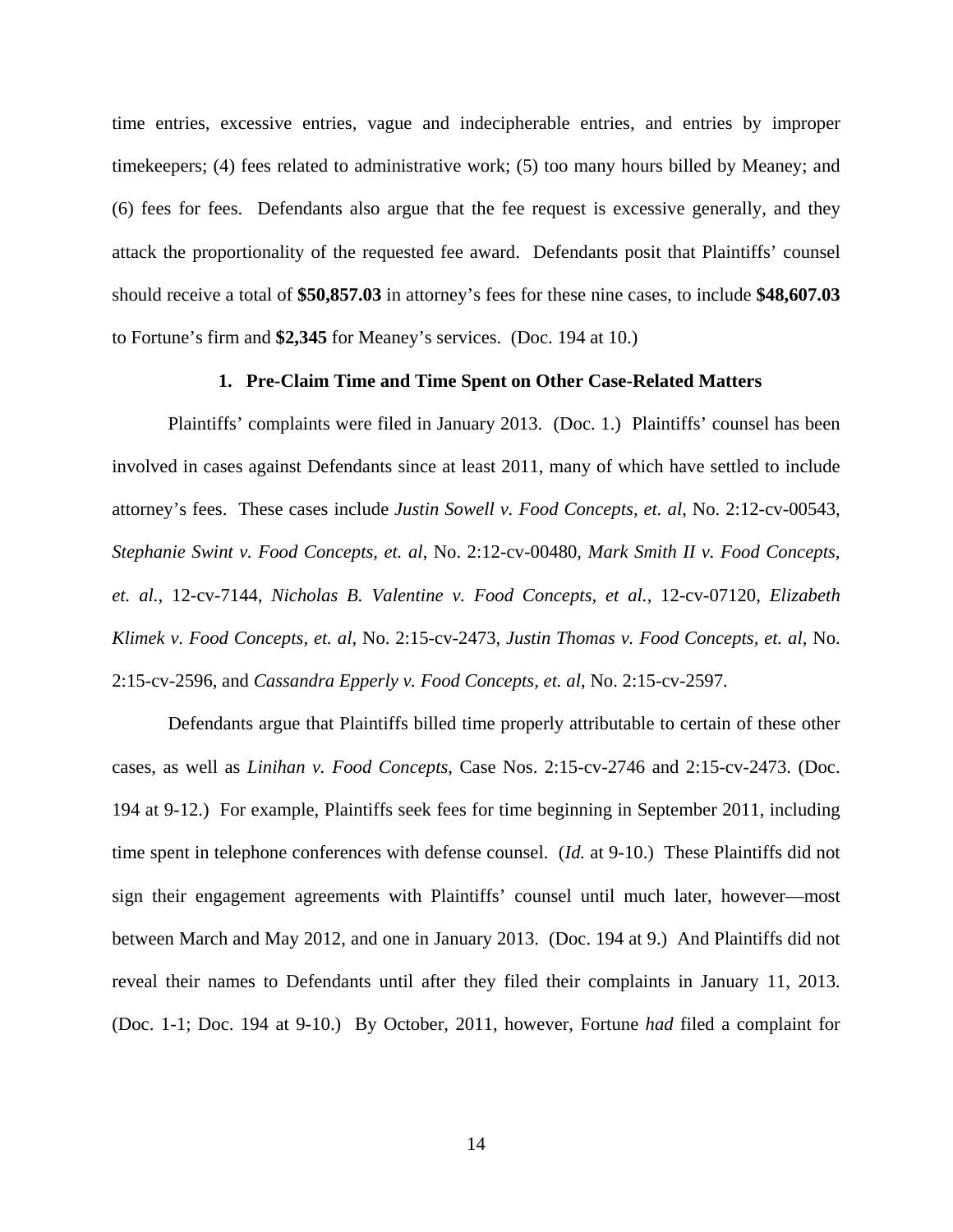Justin Sowell. And in 2012, Fortune filed complaints for Mark Smith, Nick Valentine, and Stephanie Swint.

Plaintiffs respond that "Defendants' contention that fees begin with the filing of a complaint ignores reality. Not only are many cases settled without litigation, there is always a considerable amount of time spent by lawyers developing cases pre-suit. All of the plaintiffs were represented in September of 2011 and early communications between counsel demonstrate that these pre-suit claims were discussed." (Doc. 196 at 6.) In support, Plaintiffs reference two communications to defense counsel seeking pre-suit settlement of unnamed Plaintiffs' cases: one December 2011 letter mentioning five potential plaintiffs, and one April 2012 email mentioning 11 potential plaintiffs. (Reasonableness Hearing, Plaintiffs' Ex. H; Doc. 194-5.)

Fortune also testified at the reasonableness hearing that he spent time pre-suit interviewing Plaintiffs and reviewing depositions and evidence from related cases. He explains the late engagement agreement dates by reference to the fact that he did not learn until later that he needed engagement agreements in order to file Plaintiffs' complaints.

The Court finds that some of Plaintiffs' pre-claim fees are related to other cases and that it would be unreasonable to tax those fees to Plaintiffs' cases. Because it is unclear from the documentation exactly when Plaintiffs' counsel began litigating for these plaintiffs rather than (or addition to) his other clients, the Court finds that a **reduction** in **Fortune's time** by **100 hours** and in **Shields' time** by **18.4 hours<sup>7</sup>** for pre-claim time to be appropriate.

Defendants argue that certain of Plaintiffs' fees relate to depositions taken in other cases. In late 2012, Fortune deposed Ed Linihan and Justin Sowell. Fortune also deposed Oscar

<u>.</u>

 $7$  This 18.4 hours represents Shields' 2.3 hours billed on behalf of each of eight plaintiffs on research related to "Columbus Ordinance 2331.03, sexual orientation, Title VII, same sex, sexual harassment, Oncale, Biddy and Grove cases," which has bearing on other cases but not Plaintiffs'. (*e.g.,* Doc. 191-2 at 1.)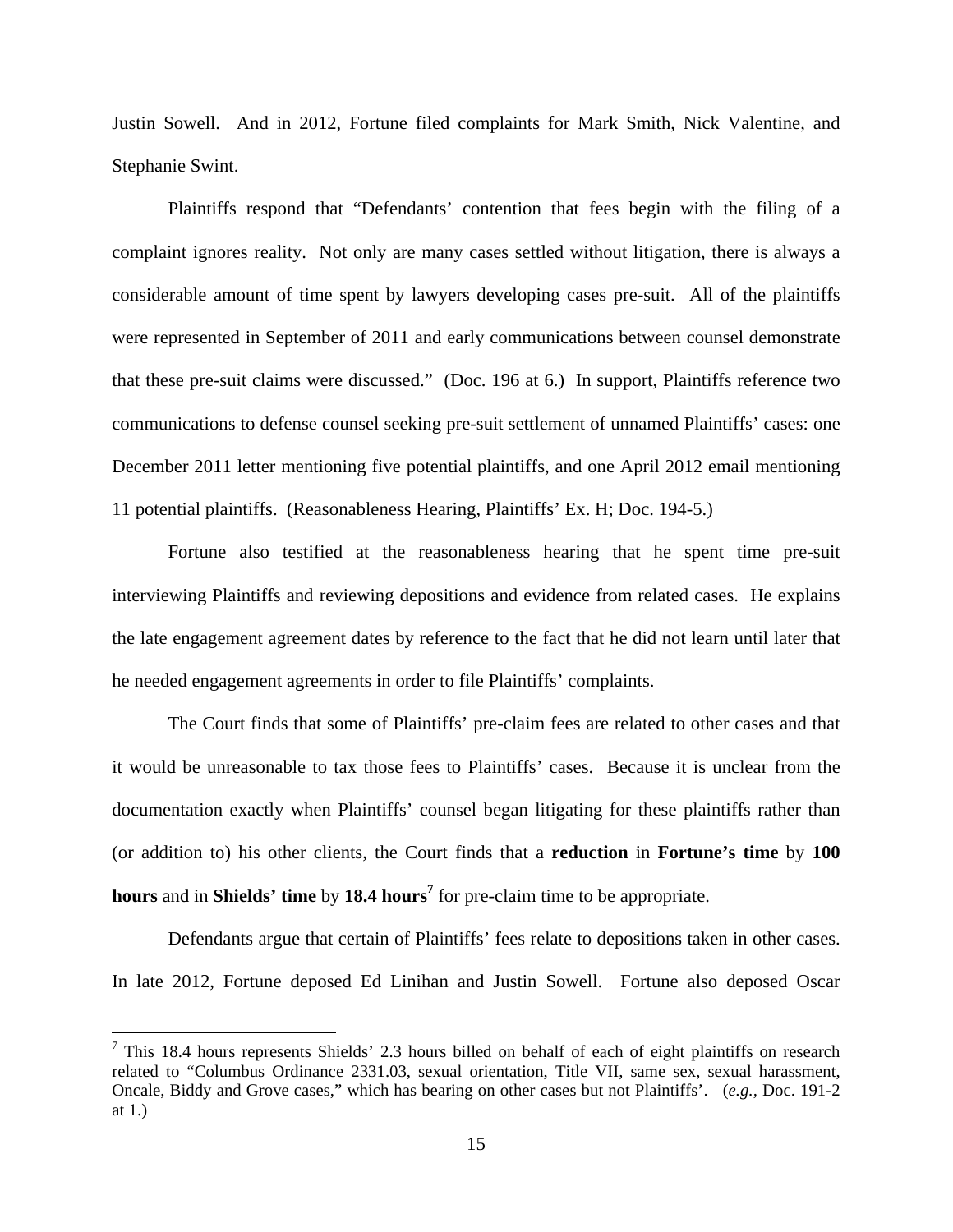Hernandez, in support of Mark Smith's case, and he deposed Sowell, Valentine, Swint, and Smith in connection with their own cases. Plaintiffs seek fees for time spent attending these depositions, which Defendants argue is improper. Plaintiffs respond that the time billed for these depositions was to *review* them rather than to *attend* them. The Court's review shows time billed not simply to review, but also to prepare for and to attend the depositions of Linihan, Valentine, Smith, Lucinan, and Hernandez.

The Court recognizes it may be reasonable to tax fees to Plaintiffs for depositions taken in other cases when those fees directly benefit Plaintiffs. But the Court finds it troubling that at least some of these depositions relate to cases the parties settled because those prior settlements included attorney's fees. Plaintiffs have not made a specific showing that the Valentine, Smith or Hernandez depositions specifically benefited them. *O'Brien v. Ed Donnelly Enters., Inc.,* 575 F.3d 567, 577 (6th Cir. 2009) (allowing fees related to another case, but not without a "specific showing of benefit" to the plaintiffs in the instant case.) Therefore, the Court finds that it is appropriate to reduce Fortune's time by **50 hours.** *See also Ne. Ohio Coal. for the Homeless v. Brunner*, 652 F.Supp.2d 871, 884–85 (S.D. Ohio 2009) (disallowing fees for work performed on matters tangentially related to the lawsuit for which fees were sought).

Defendants also note that Plaintiffs seek fees for time spent during their own depositions, in connection with the Mark Smith case, which was settled to include attorney's fees. Plaintiffs respond that "Civil Rule 32 allows the use of any deposition against a party under a variety of situations." (Doc. 196 at 7.) Plaintiffs do not address the fact that they received attorney's fees for the Mark Smith case. But Plaintiffs' billing records do not appear to include much, if any, time spent in October 2013 attending Plaintiffs' depositions. Therefore, the Court declines to reduce hours on this basis.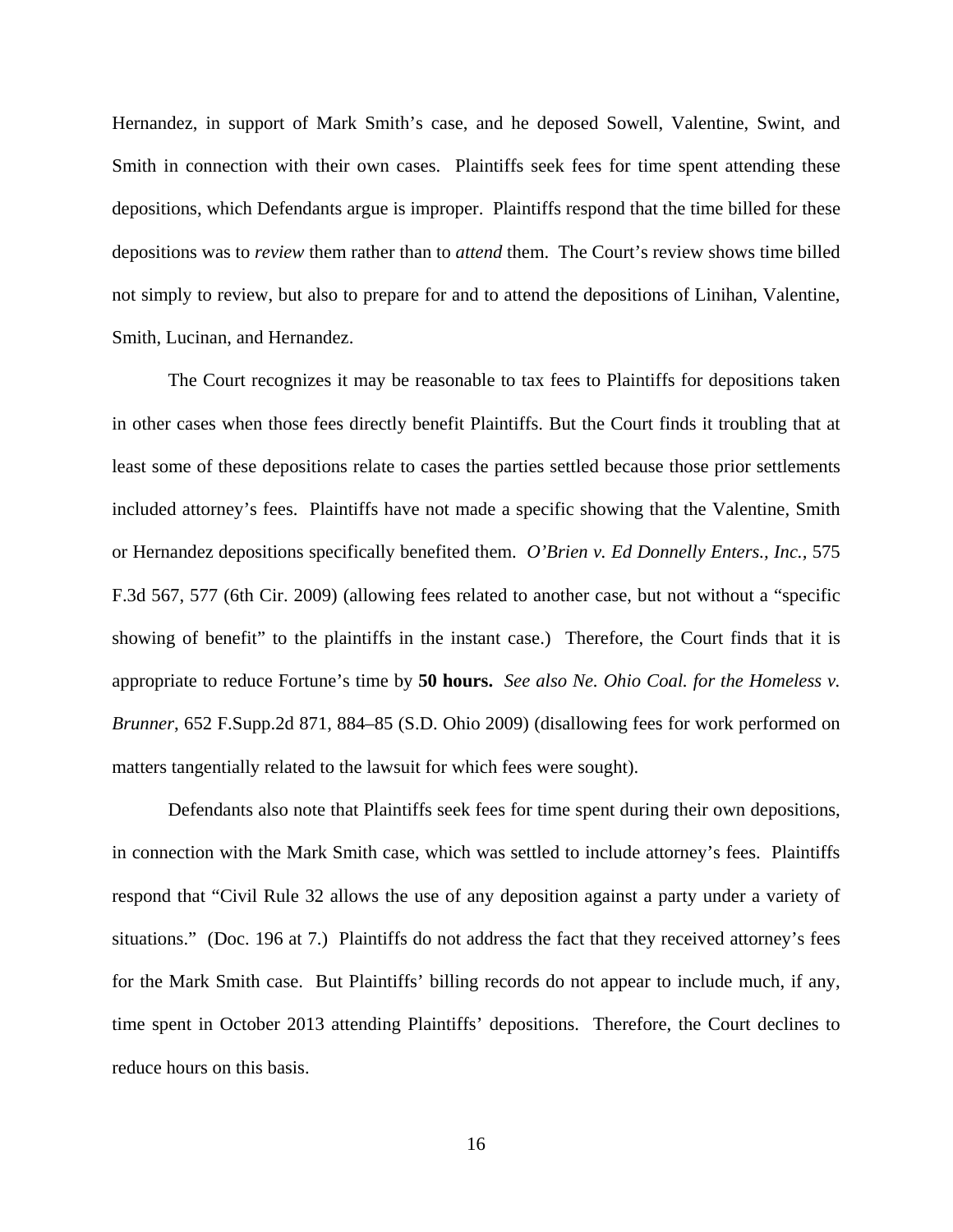As a result of the above analysis, the Court **reduces Fortune's** hours by **150**, and **Shields'** hours by **18.4**.

## **2. Entries Related to Unsuccessful Motions or Non-Compliance with Court Orders**

Defendants seek to reduce fees related to unsuccessful claims and motions and Plaintiffs' non-compliance with court orders. (Doc. 194 at 12-26.) In particular, Defendants point to the "amended complaint debacle," billing entries related to disqualified expert Stephen C. Oberhousen, and discovery and other motions practice.<sup>8</sup>

Regarding the "amended complaint debacle," Plaintiffs argue that they "removed fees associated with the failed complaints." (Doc. 196 at 8.) They claim that they billed only 14.2 hours in connection with the original complaints, and 596.99 hours in connection with the operative complaints. (Reasonableness Hearing, Plaintiffs' Ex. G.) Defendants take a more expansive view of the "amended complaint debacle," including in its reach.

Even a cursory look at Plaintiffs' time records reveals that counsel did not, in fact, remove all fees associated with the failed complaints. (*See*, *e.g.*, Doc. 191-2 through 5, & 192-1 through 4, at 4.) For example, Plaintiffs billed not 14.2, but more than seventy hours to draft their initial complaints. (Docs.  $191-2-5$  at Page 4,  $192-1-4$  at Page 4, 192 at Page 5.) They also billed for time associated with their attempted but failed second amended complaints. (*See, e.g.,* Doc. 191-2 at Pageid # 11916.) And they devoted more than a dozen pages of their oppositions to Defendants' motions for summary judgment to tip share and records-related claims that they did not plead in their complaints. (Doc. 171.)

Plaintiffs also argue that they removed fees related to Oberhousen. (Doc. 191 at 5.) The fees remaining, according to Plaintiffs, pertained to "the non-expert work used by Plaintiffs to

<u>.</u>

<sup>&</sup>lt;sup>8</sup> The Court will address the parties' arguments related to overall success in its Proportionality and Success section, *infra*.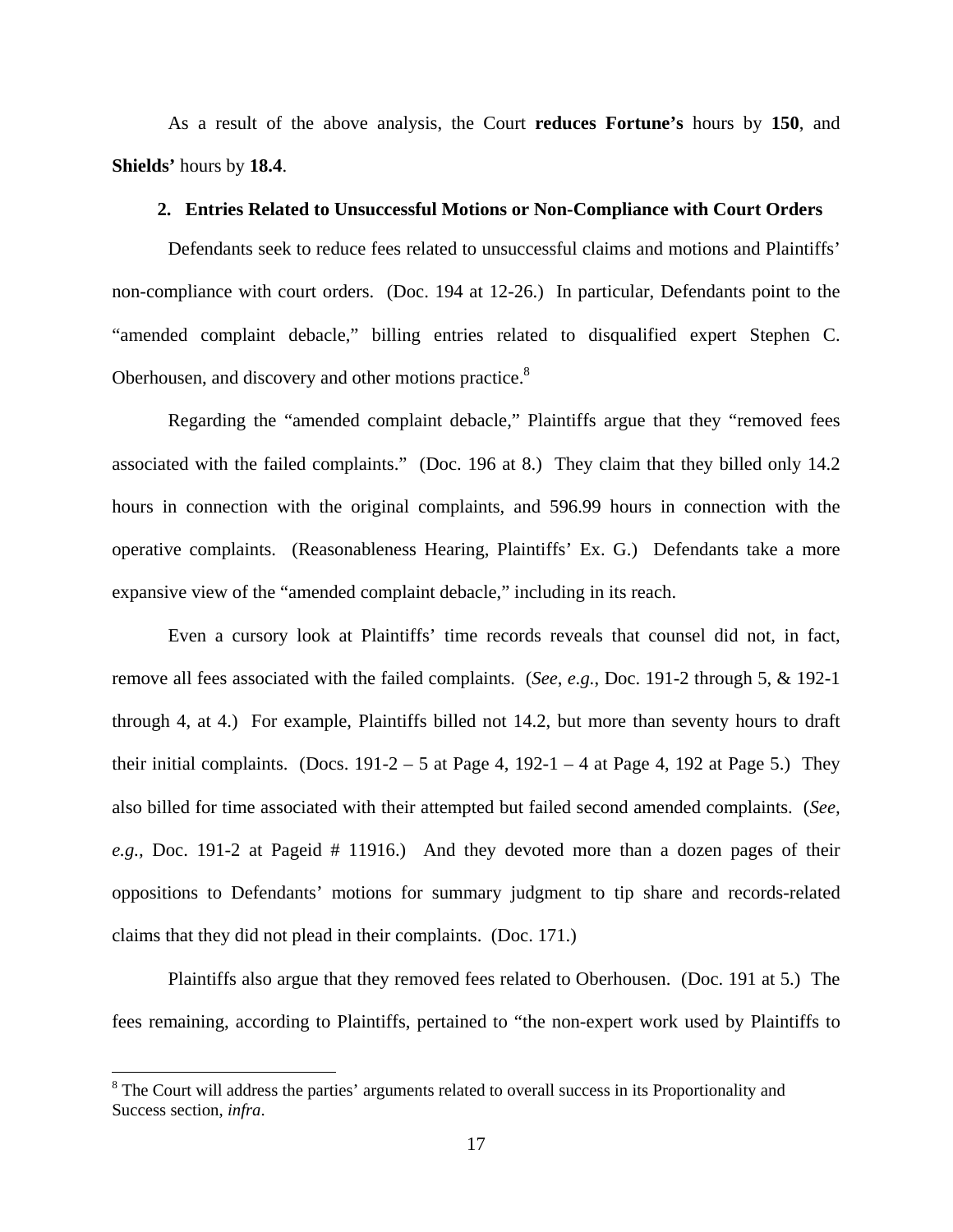determine damages." (Doc. 196 at 8.) Much time was required during discovery, Plaintiffs argue, to review over 60,000 pages and convert them to a readable format. (*Id.* at 5-6.) Fortune further explicated this process at the reasonableness hearing. According to Fortune, he had to hire twelve people, full-time, for two months, to convert this data. Oberhousen was an integral part of this process. Defendants poke at this last point by saying that they provided the most voluminous records in three, computer-readable formats. (Doc. 194 at 23.)

Finally, Plaintiffs argue that they removed fees related to their unsuccessful pre-judgment attachment motion. (Doc. 191 at 5.) Defendants pointed out at the reasonableness hearing, and Fortune agreed, that Plaintiffs actually removed time *writing* their motions, but not ancillary related work like reviewing Defendants' opposition to their motions.

As the Court noted above, the standard is whether a reasonable attorney would have believed the work to be reasonably expended in pursuit of success at the point in time when the work was performed." *Wooldridge v. Marlene Indus.*, 898 F.2d 1169, 1173 (6th Cir. 1990).

The Court has seen Plaintiffs' case through its various steps and missteps. The amended complaint saga did not end after Magistrate Judge Abel pared down the operative complaint; Plaintiffs attempted to file a second amended complaint based on Defendants' alleged discovery misconduct. (Doc. 60.) Because Plaintiffs "failed to identify with specificity what discovery requests were improperly responded to or what specific facts were learned from discovery justifying the need to amend at this late date," the court denied their motions to amend. (Doc. 82 at 8-9.) Moreover, Plaintiffs' responses in opposition to Defendants' motions for summary judgment appeared to be thinly veiled attempts to amend their complaints yet again. Pages of the oppositions were devoted to tip-share and records claims that did not appear in the operative complaints. A reasonable attorney would not have believed this work to be "reasonably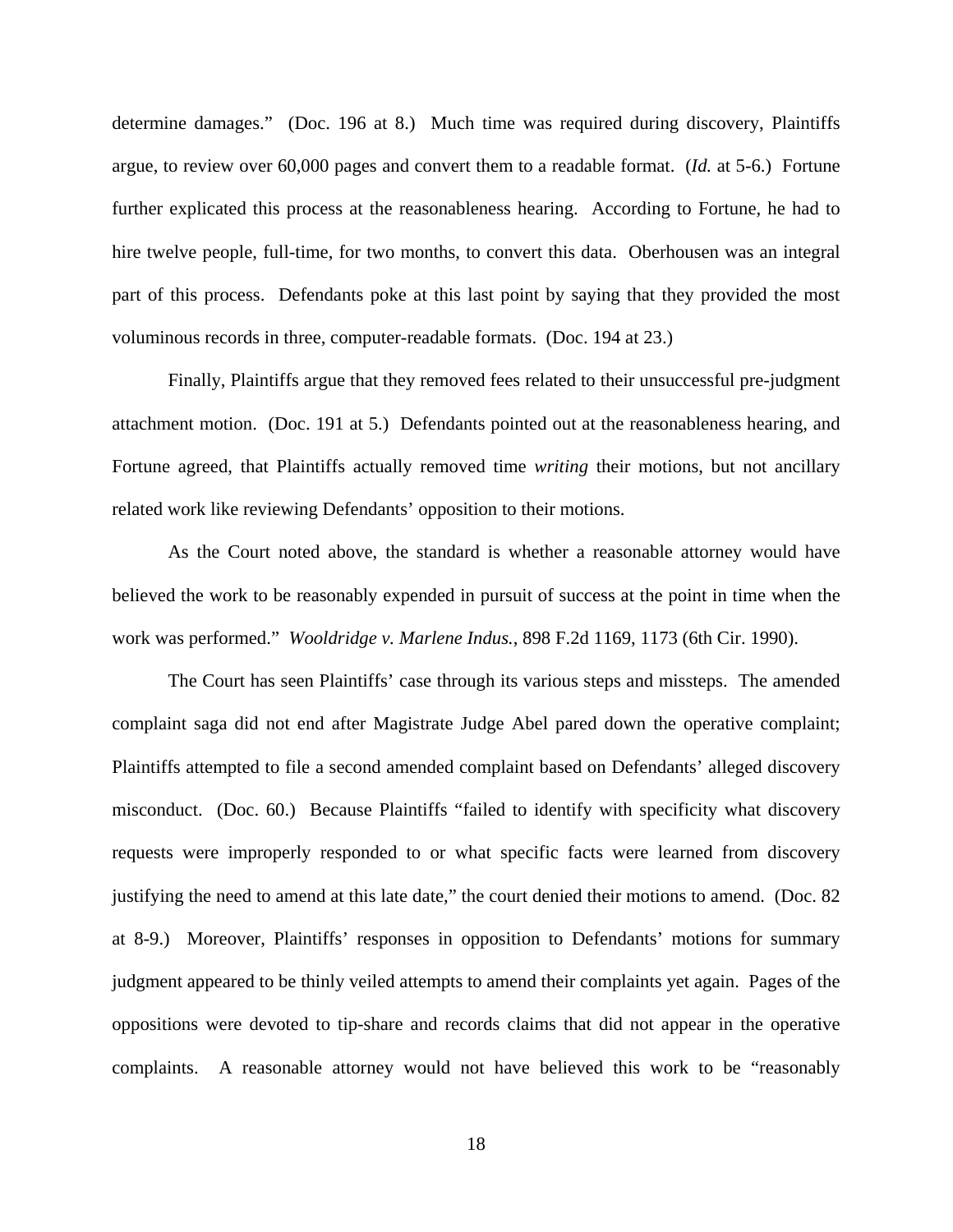expended in pursuit of success at the point in time when the work was performed." *Wooldridge*, 898 F.2d at 1173. A reasonable attorney would have filed a complaint in the first instance that met the basic pleading requirements. Even if the Court were to use Plaintiffs' data—that they billed 596.99 hours on the operative complaints and 14.2 hours on the original complaints—this amount of time is unreasonable. The Court has reviewed both the original and the operative complaints; aside from a few short paragraphs, they are identical.

Regarding Oberhousen, the Court finds that Plaintiffs properly removed his "expert" fee. But that fee is merely a fraction of the purported 3,308 hours, or \$633,137.43, spent on discovery in these cases. (Reasonableness Hearing, Plaintiffs' Ex. G.) While the Court is sensitive to the need to convert data into a useable format, it is unfathomable that this process would cost more than \$600,000 for 60,000 pages of documents.

As for the pre-judgment attachment motion, Plaintiffs' distinction between time spent *writing* the motion versus time spent on related tasks like reading the opposition, is unreasonable; Plaintiffs should have deducted all time related to the pre-judgment attachment motion.

In addition, Plaintiffs' counsel spent time preparing discovery requests that did not comply with the federal rules. Plaintiffs' counsel suggests that he believed a request by Magistrate Judge Abel to "prepare interrogatories and admissions to narrow the disputed facts for trial" gave him permission to submit discovery requests that exceeded the permissible number. (Fortune Aff't, Doc. 197, at ¶ 12.) Since Magistrate Judge Abel never mentioned a number, Fortune's assumption was unreasonable. Therefore, the time spent preparing 182 requests for admission, rather than 40, as required by the rules, should not be taxed to Defendants.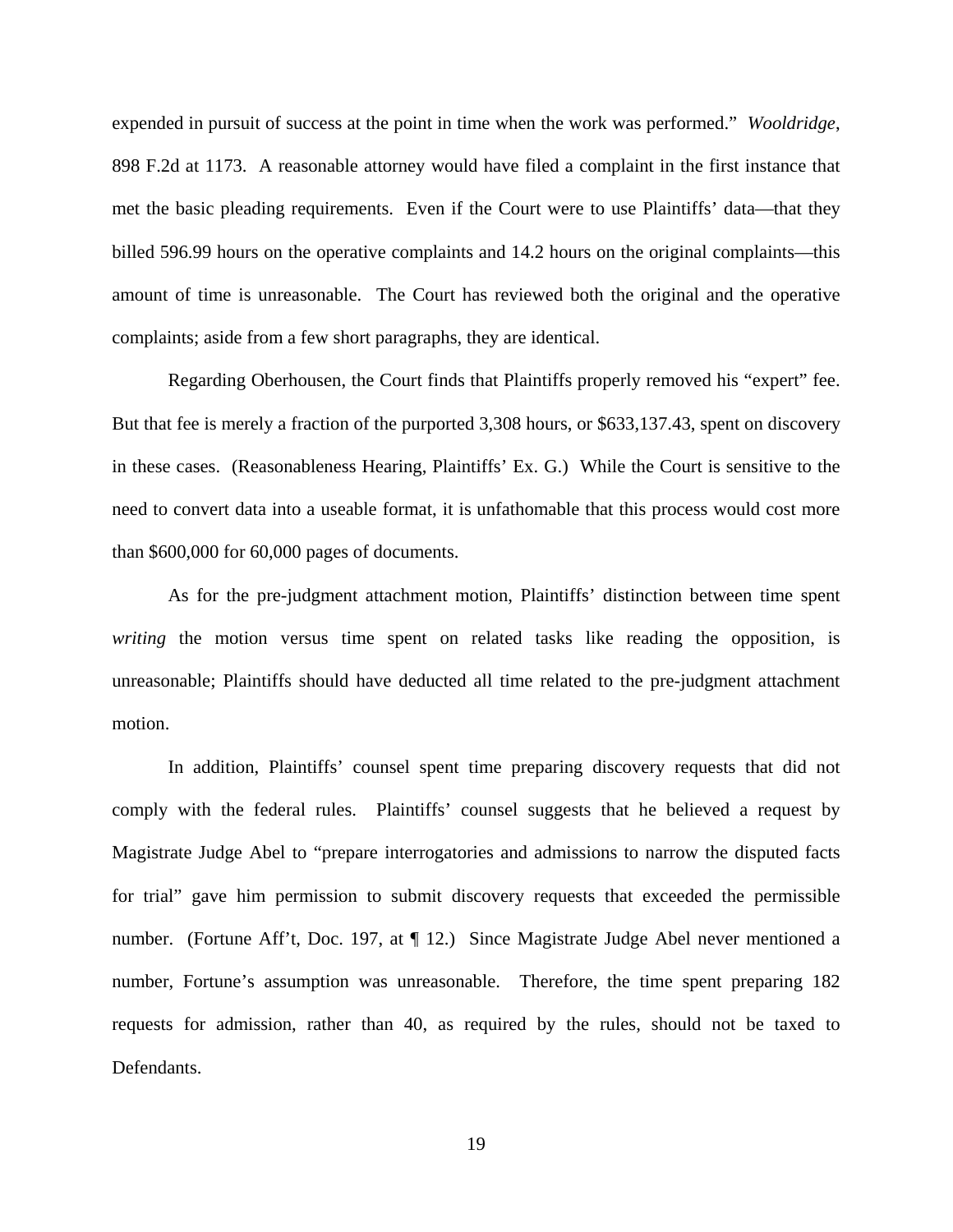On the other hand, a reasonable attorney may believe it necessary to move to compel discovery if she feels she is not obtaining all pertinent documents, or to subpoena a third party to obtain additional documents. A reasonable attorney may also believe it necessary to consult with additional parties who may or may not have been deemed "experts" in the litigation. And a reasonable attorney may oppose a party's motion to extend the dispositive motions deadline or seek discovery related to claims that ultimately failed. Therefore, the Court will not reduce Plaintiffs' fees on these bases.

In sum, a reasonable attorney would not believe the following "work to be reasonably expended in pursuit of success at the point in time when the work was performed," *Wooldridge*, 898 F.2d at 1173: (a) taking the Court and defense counsel in circles for months because of a refusal or inability to file complaints that are compliant with Federal Rule of Civil Procedure 8, including as far into the process as Plaintiffs' oppositions to Defendants' motions for summary judgment; (b) spending in excess of \$600,000 to convert 60,000 pages of discovery into a readable format; (c) billing time in any way related to the pre-judgment attachment motion; or (d) preparing obviously noncompliant discovery requests. Because each of these actions took a significant amount of time, and because they appear to manifest in Plaintiffs' billing records as hours spent by Fortune, the Court finds it necessary to **reduce Fortune's hours** by a significant margin—**500 hours.**

# **3. Questionable Billing Practices, Including Non-Contemporaneous Time Entries, Block-Billed Entries, Excessive Time Entries, Vague or Indecipherable Entries, Entries by Improper Timekeepers, and Duplicative Work**

Defendants argue that Plaintiffs submitted non-contemporaneous time entries, improper block-billed entries, excessive time entries, vague or indecipherable entries, and that they billed for work conducted by improper timekeepers and duplicative work.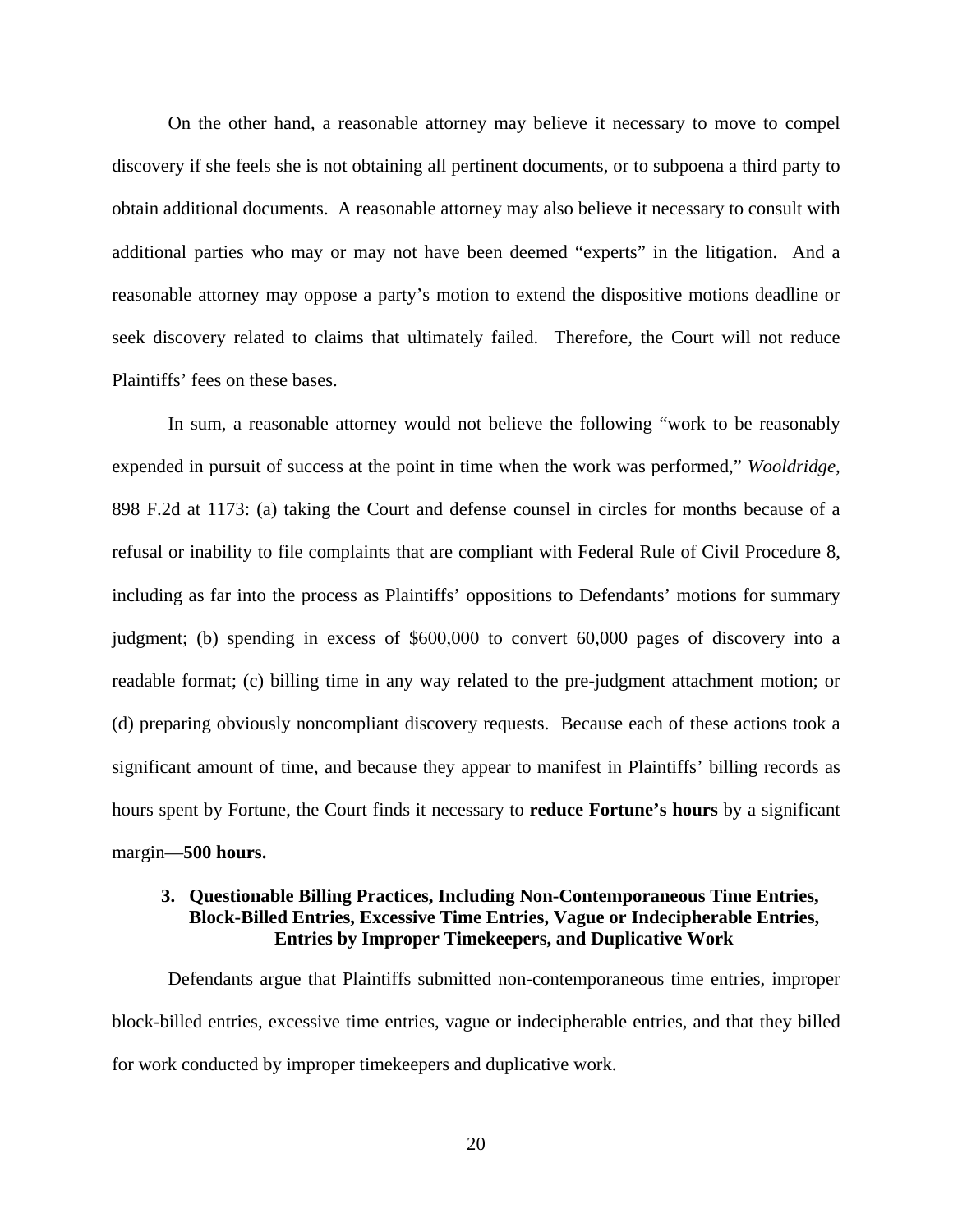First, Defendants react to Plaintiffs' attempt to clarify vague time entries in response to the Autrey Award, which reduced Plaintiffs' fees for vague time entries. The Court does not find that Plaintiffs' counsel failed to keep contemporaneous records of his time, and therefore declines to reduce the fee award on this basis.

Second, Defendants argue that Plaintiffs' block-billed entries make it burdensome "for anyone, whether defense counsel or the Court, to go through each specific item in a blocked entry and determine what, if any part of the time entry is appropriate." (Doc. 194 at 28.) Defense counsel appears to be reacting not to block billing, but rather to entries that contain multiple tasks, each with a task-specific parenthetical containing the time spent. (Doc. 194 at 28.) The block billing cases Defendants cite do not pertain to entries with such parenthetical divisions. *See, e.g., Cleveland Area Bd. of Realtors v. City of Euclid*, 965 F. Supp. 1017 (N.D. Ohio 1997) ("Here, although counsel specified the general subject matter of tasks performed, the billing records, which itemize time on a daily basis, rather than by task, make it impossible to determine the amount of time spent on each task. Because numerous entries are 'lumped' together under one total, the court is left to approximate the amount of time which should be allocated to each task and unable to determine the reasonableness of many of the hours expended"). Unlike in *Cleveland Area Bd. of Realtors* and related cases, Plaintiffs *did* enumerate the amount of time spent on each task. Therefore, the Court will not deduct time for block billing.

Third, Defendants argue that the amount of time spent on certain tasks is excessive in light of the considerable overlap in Plaintiffs' cases. For example, at the reasonableness hearing, Defendants pointed out that Plaintiffs' counsel billed exactly three hours each to read Defendants' motions for summary judgment, resulting in a total bill of 27 hours to read these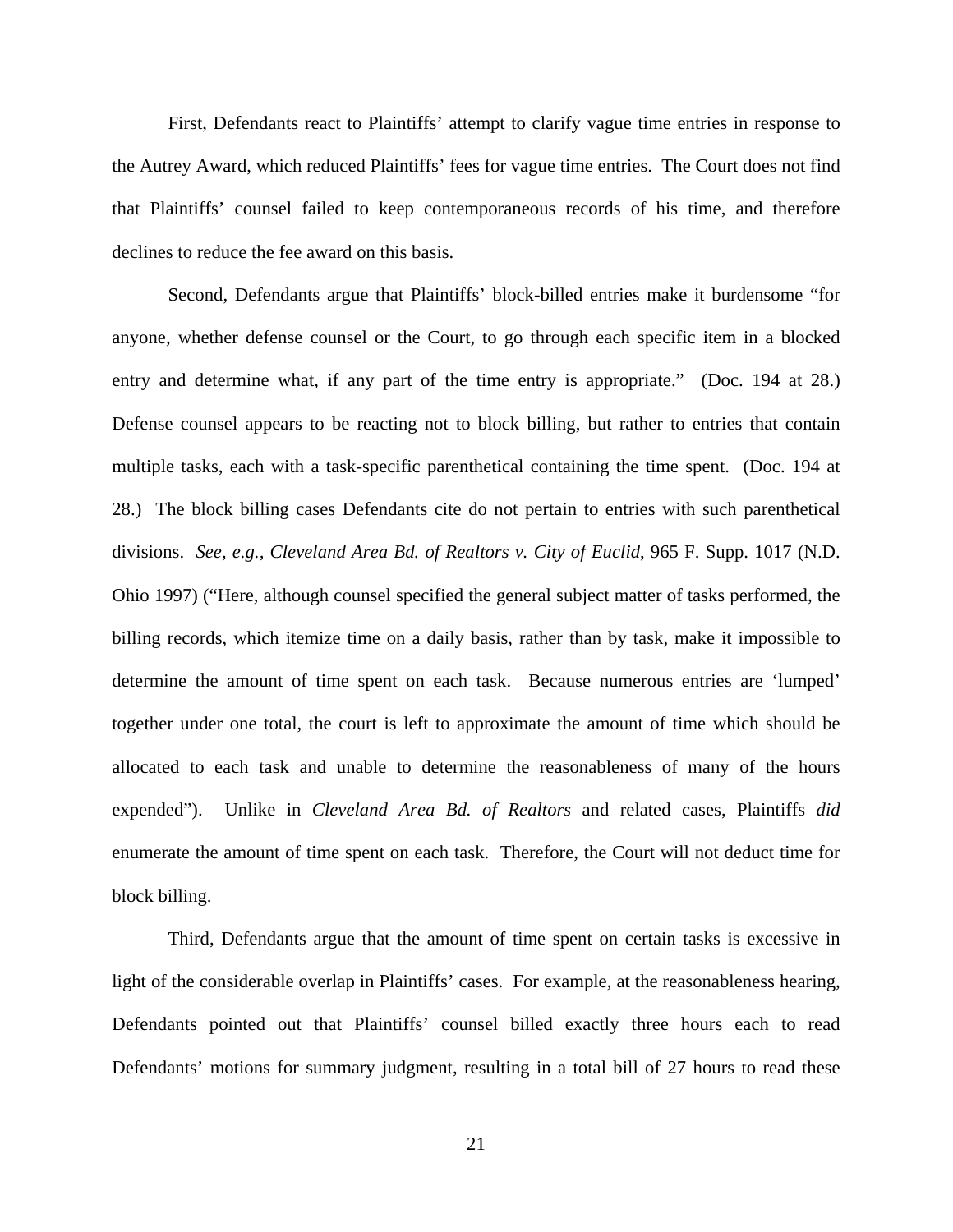motions.<sup>9</sup> Even assuming the grand coincidence of nine identical time entries, billing twentyseven hours to read nine substantially similar motions is excessive. Defendants' expert, Fred G. Pressley, Jr., who has practiced employment litigation for 38 years, agreed. (*See* Doc. 194-4.) Pressley noted at the reasonableness hearing that he would expect an attorney to read those motions in 20-33% of the time billed. He also opined that Fortune's bills are excessive generally. For example, Pressley would expect an employment lawyer with nine similarlysituated plaintiffs to be more efficient by filing a collective action or a class action hybrid. He also noted the straightforward nature of plaintiffs' off-the-clock claims, and expressed surprise that the billing records indicated fifteen months of case development before Fortune even filed Plaintiffs' complaints—complaints which, after all that, failed to meet basic pleading standards. Pressley also expected Fortune to get more efficient over time as he got to know his cases—an assumption that did not bear out in the time sheets. And Pressley found Fortune's hours spent on the pleadings, depositions, and motion for summary judgment, to be excessive. Pressley concluded that, potentially because Fortune was in over his head, he conducted lots of "treadmill" work without getting a good result for the client.

Having reviewed Plaintiffs' time records, and listened to the testimony of Fortune and Pressley at the reasonableness hearing, the Court finds that Fortune racked up excessive fees on

| <b>Plaintiff</b> | <b>Hours Billed</b> | Date   | <b>Source</b>            |
|------------------|---------------------|--------|--------------------------|
| Miller           | 3                   | 7/6/16 | 191-2, at Pageid # 11933 |
| Crozier          | 3                   | 7/5/16 | 191-3, at Pageid # 11981 |
| Coleman          | 3                   | 7/5/16 | 191-4, at Pageid # 12032 |
| Gibbs            | 3                   | 7/5/16 | 191-5, at Pageid #12081  |
| Johnson          | 3                   | 7/5/16 | 192, at Pageid # 12181   |
| Troyer           | 3                   | 7/6/16 | 192-1, at Pageid # 12130 |
| Tigner           | 3                   | 7/6/16 | 192-2, at Pageid # 12232 |
| McEldowney       | 3                   | 7/6/16 | 192-3, at Pageid # 12283 |
| Keegan           | 3                   | 7/6/16 | 192-4, at Pageid # 12331 |

Plaintiffs' billing records include the following entries for "Review Def Motion for Summary" Judgment:"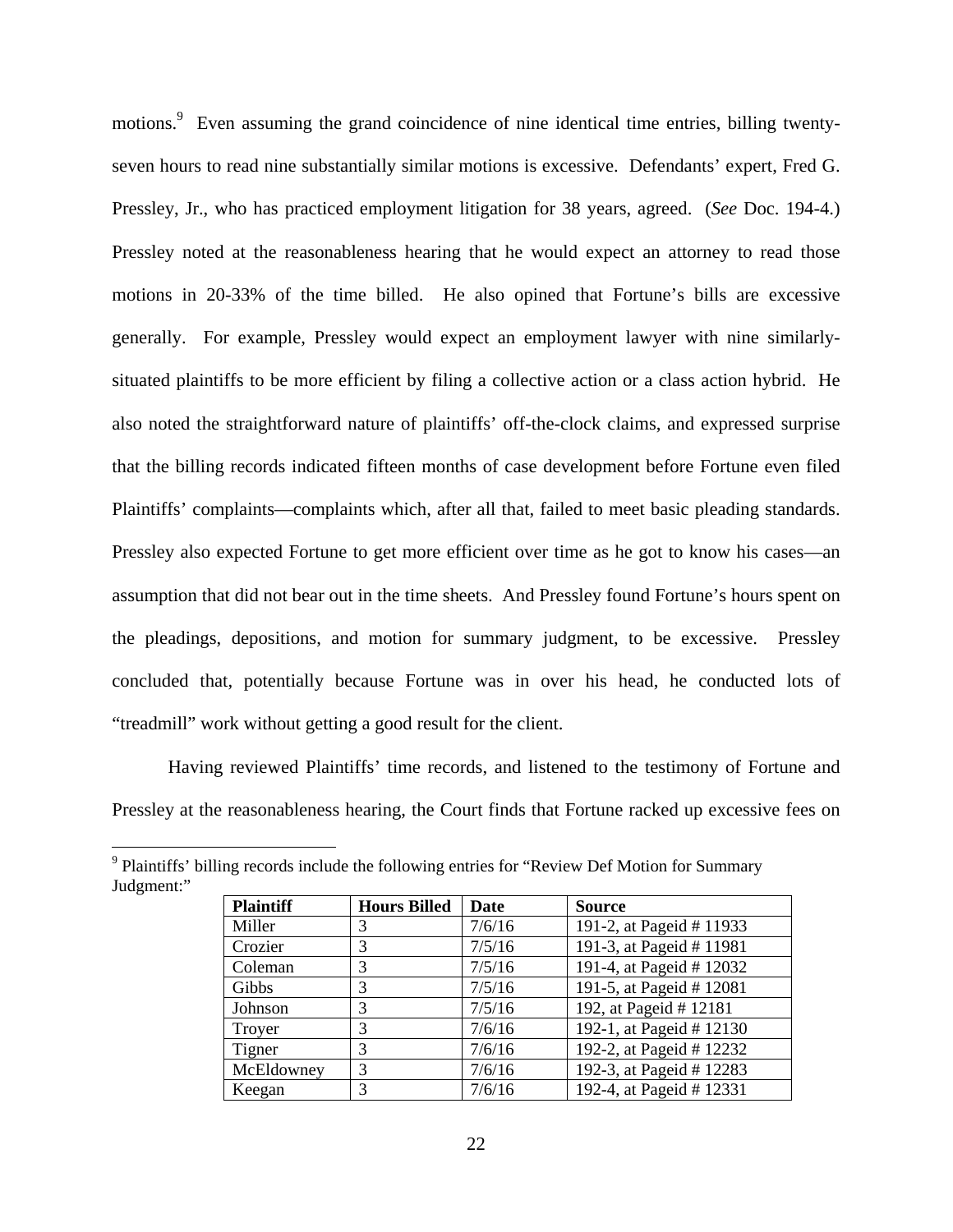cases that were relatively straightforward. Because Plaintiffs have billed excessive fees, the Court finds a **thirty-three percent reduction in Fortune's hours** to be necessary to bring them within the realm of the reasonable.

Fourth, Defendants argue that many of Plaintiffs' time entries contain vague descriptions that "fail to define the purpose of the work." (Doc. 194 at 39.) For example, an entry for January 22, 2014, provides: "call with J. Meaney regarding plan of action." (Doc. 191-2 at Pageid # 11903.) And an entry for March 20, 2014, reads: "Interoffice meeting re case update and strategy." *(Id.* at Pageid # 11905.) These vague entries are the exception, not the norm, however. The Court recognizes the vast improvement in Plaintiffs' billing entries since the Autrey Award, and, as such, will not reduce Plaintiffs' hours on that basis.

Fifth, as they did in *Autrey*, Defendants argue that Plaintiffs should not have billed for time spent by Clint White, Aikaterini Paragiou, Nicole Derr, and Jessica Shields, associates at Fortune's law firm who did not enter appearances. (Doc. 194 at 35.) Defendants also argue that Plaintiffs should not have billed for the time of Fortune's legal assistant, or for time billed by clerks or by John Marshall, John Gonzalez, or Gilbert Gradisar. (*Id.*at 35-36.)

Defendants' arguments regarding the associate attorneys and the legal assistant are simply rehashes of their arguments in *Autrey*. Again, Defendants cite no support for the proposition that Plaintiffs should not bill for work by attorneys who did not enter appearances or for legal assistants, and, as the Court noted in Autrey, attorneys often receive compensation for hours spent on the case by paralegals. *See Imwalle v. Reliance Med. Prods., Inc.*, 515 F.3d 531, 552 (6th Cir. 2008). For the same reasons stated in *Autrey*, the Court declines to cut the hours of all attorneys and staff who did not enter appearances in the cases. On the other hand, the Court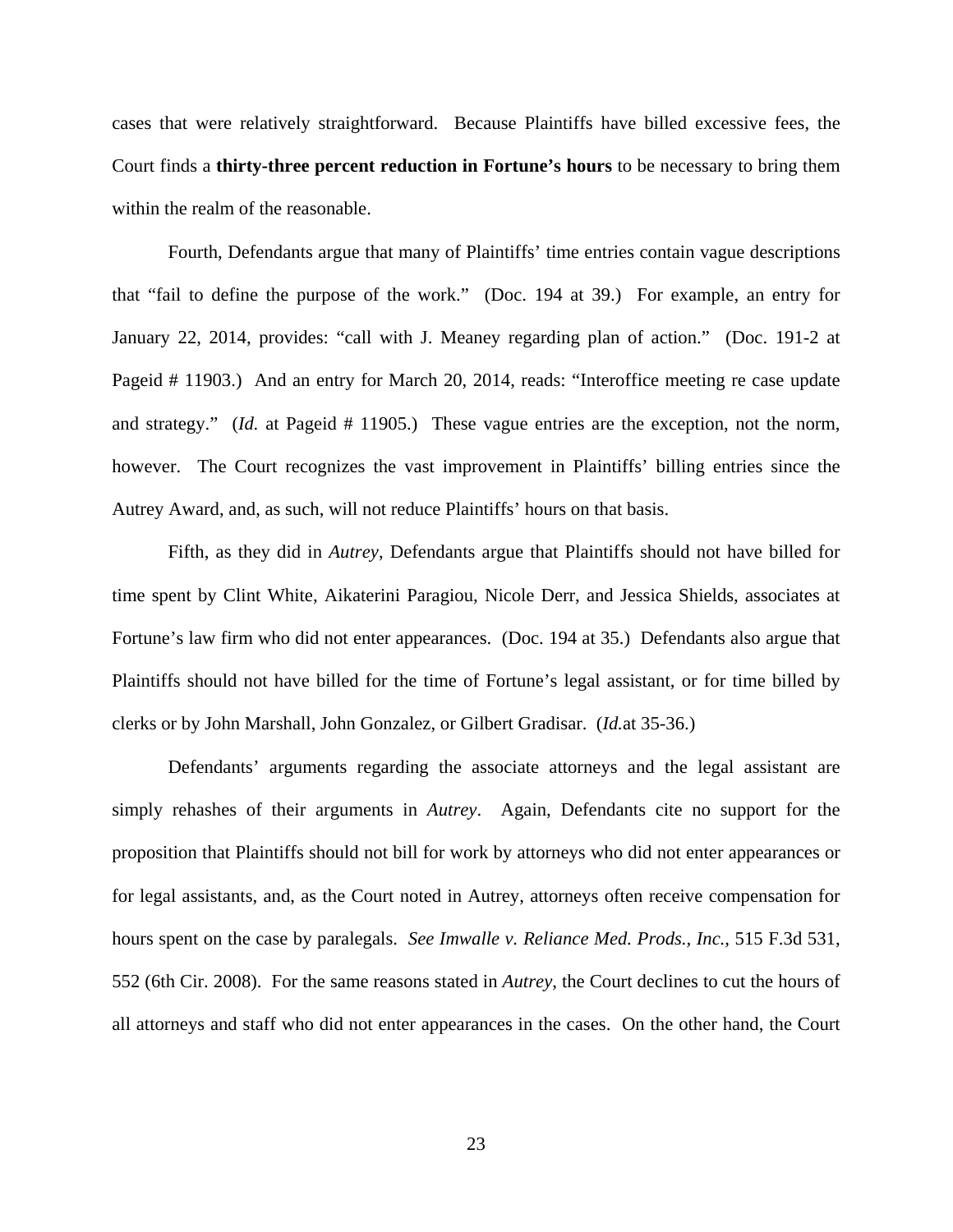may not award fees for hours billed by "clerks" who remain unnamed. The Court therefore declines to award the **5.4 hours** billed by unnamed clerks.

The Court also declines to reduce hours spent by Marshall, because there is no indication that Plaintiffs billed for his services. The Court also declines to reduce the fees for Gonzalez, because Gonzalez prepared an opposition to Defendant's motion to disqualify Fortune—an indirect benefit to Plaintiffs. Gradisar, however, only prepared an opposition brief to Defendants' motion for sanctions related to the disqualified expert, Oberhousen. This work benefited Fortune, not the Plaintiffs; and because Fortune should not have hired Oberhousen in the first place, efforts to contain the consequences of this choice should not fall on Defendants. The Court therefore **allows Gonzalez's fee of \$1,500**, but **rejects Gradisar's fee of \$1,000.**

Sixth, Defendants argue that Plaintiffs have billed time for duplicative work. (Doc. 194 at 33-34.) After a review of the records, the Court finds that there was minimal unnecessary duplication.

In sum, based on the analysis in this section, the Court reduces Fortune's hours by 20%, and does not include in its fee award \$1,000 for the work of Gradisar, or the 5.4 hours billed by unnamed clerks.

#### **4. Administrative Work**

Defendants argue that Plaintiffs should not be compensated for purely clerical or secretarial tasks that require no legal skill or training. Defendants are correct that "purely clerical or secretarial tasks should not be billed (even at a paralegal rate), because '[h]ours that are not properly billed to one's client also are not properly billed to one's adversary pursuant to statutory authority.'" *Gibson v. Scott*, No. 2:12-cv-11282014 U.S. Dist. LEXIS 20576 (S.D. Ohio Feb. 19, 2014). Plaintiffs improperly billed for time spent by Fortune's legal assistant at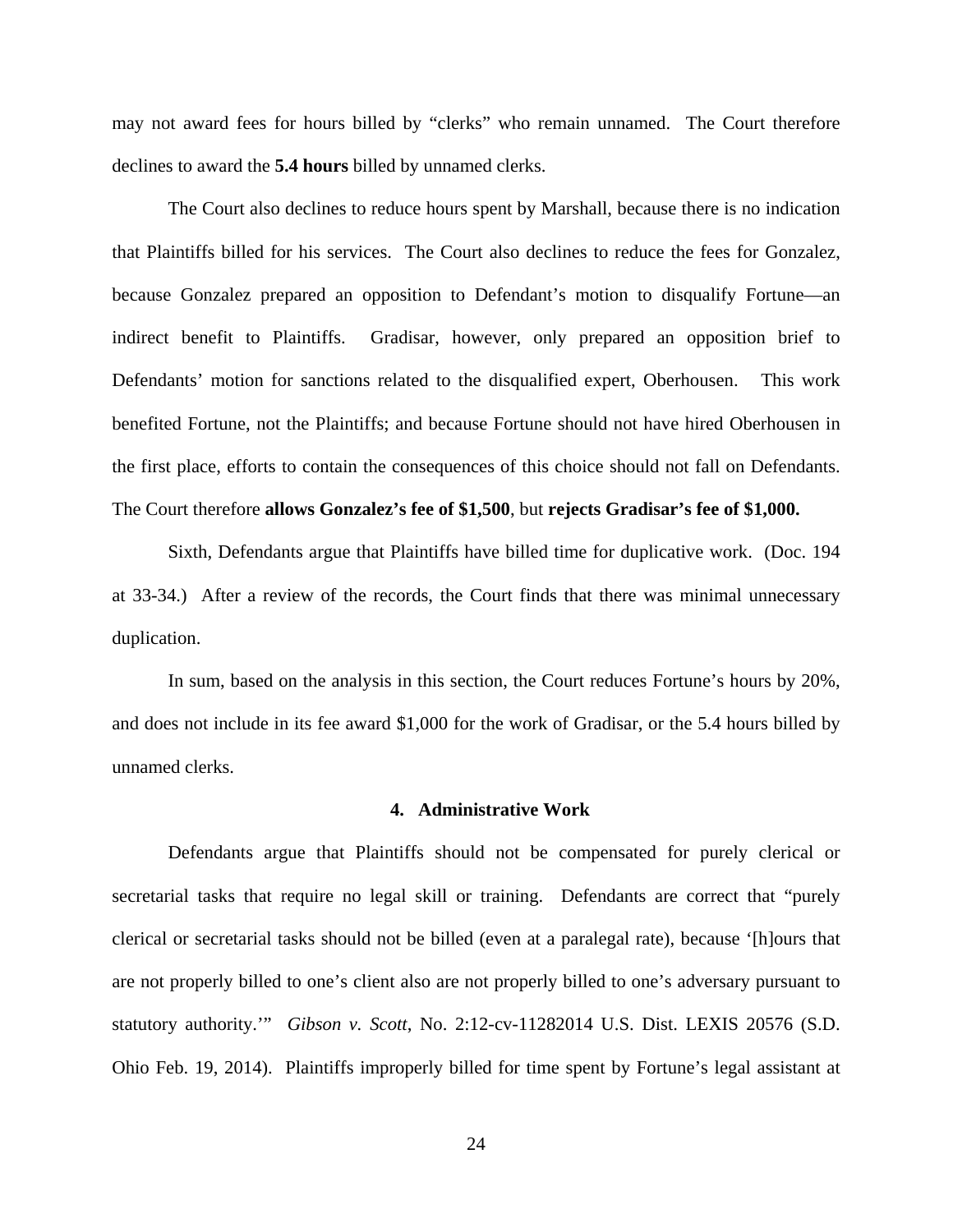interoffice meetings, for example. (*See* Doc. 191-2 at Pageid # 11905, 11909, and Pressley's testimony that it would be inappropriate for Fortune to bill for his legal assistant to attend interoffice meetings.)

Plaintiffs claim that they have omitted all purely administrative work from their billing entries. (Doc. 191 at 3.) The Court finds that many entries related to administrative tasks such as scheduling, however, remain in Plaintiffs' time records. (*See*, *e.g.*, Doc. 191-2 at Pageid # 11907, 11909.)

Entries such as scheduling and interoffice meetings attended by the legal assistant properly belong in office overhead. *Gibson*, 2014 U.S. Dist. LEXIS 20576 at 10-11 ("A 'purely clerical or secretarial' activity is not billable at a paralegal's rate, or at any rate at all, because such tasks are included in office overhead.") Therefore, in exercising its discretion to tax a reasonable number of hours, the Court must reduce the hours of the legal assistant by **250 hours**, and the hours of Fortune by **50 hours.**

#### **5. James Meaney's Hours**

Defendants argue that James Meaney's hours should be reduced for several reasons: (1) he billed for time related to other cases, such as to "summarize relevant portions of Mark Myers deposition taken in Valentine case" (Doc. 194 at 34); (2) he spent time on claims that were ultimately unsuccessful, because he appeared on the case dockets only at the beginning of the cases, from September 29, 2013, until July 14, 2014. (*id.* at 6, 34-35); (3) he spent time drafting a collective action complaint that was never filed (*id.* at 35); and (4) his time entries are blockbilled and vague. (*Id.*)

The Court finds these arguments to be grasping, and Defendants cite no case law to support them. Summarizing a deposition of Defendant Myers in support of Plaintiffs' cases is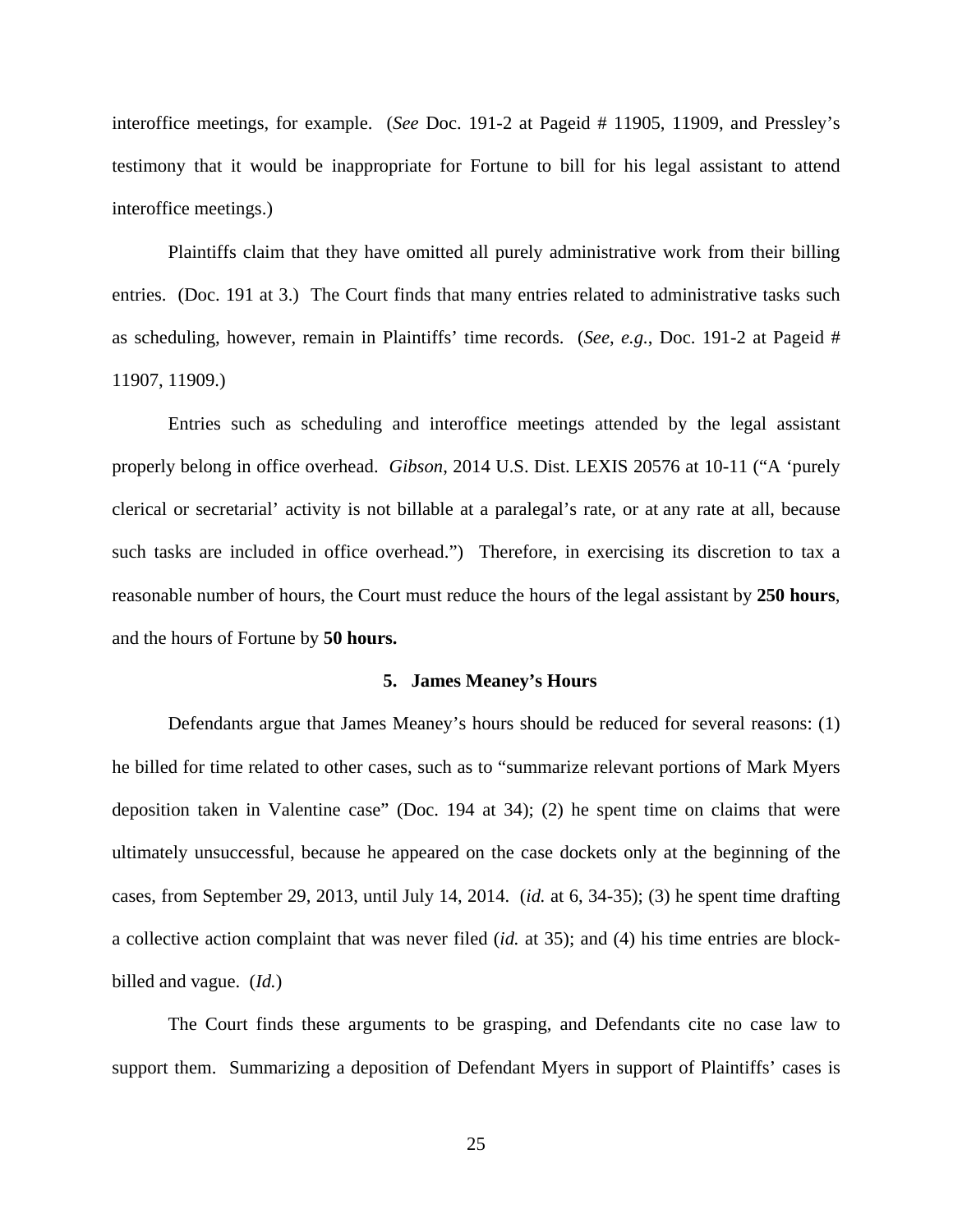not invaluable work or double-billing. The asserted factual basis for disqualifying his time—that it was spent toward the beginning of the case—is speculative at best. Per Defendants' expert at the reasonableness hearing, a collective action complaint would have been an efficient use of resources for these cases; as such, the Court will not penalize Plaintiffs for an attempt at efficiency. *Macklin v. Delta Metals Co.*, No. 2:08-cv-02667, 2011 U.S. Dist. LEXIS 159025, at \*9 (W.D. Tenn. July 6, 2011) ("The fact that some of that time was spent in pursuing issues on research which was ultimately unproductive, rejected by the court, or mooted by intervening events is wholly irrelevant. So long as the party has prevailed on the case as a whole the district courts are to allow compensation for hours expended on unsuccessful research or litigation, unless the positions asserted are frivolous or in bad faith.") Finally, the Court does not find Meaney's time entries to be vague or to suffer from issues with block billing.

Defendants' sole remaining argument is a suggestion that Meaney may have miscalculated his fees. (Doc. 194 at 35 n.11.) The Court reviewed each of his bills, however, and found that if there were any miscalculation, it was an *under-calculation* rather than an overcalculation.<sup>10</sup>

For the reasons stated above, the Court finds Meaney's hours to be reasonable, and declines to reduce them.

#### **6. Fees for Fees**

Although Defendants recognize that time spent preparing fee applications is generally compensable, (Doc. 194 at 36), they argue that the Court should abstain from awarding "fees for fees" in these cases, because: (1) the majority of counsel's time entries were improper, requiring

-

 $10$  The summary chart attached to Meaney's affidavit reflects invoice amounts (including carry-over from previous months) rather than hours billed, totaling **\$18,092.50**. (Doc. 192-5 at Pageid # 12338.) The Court has calculated Meaney's fees from his bills as follows: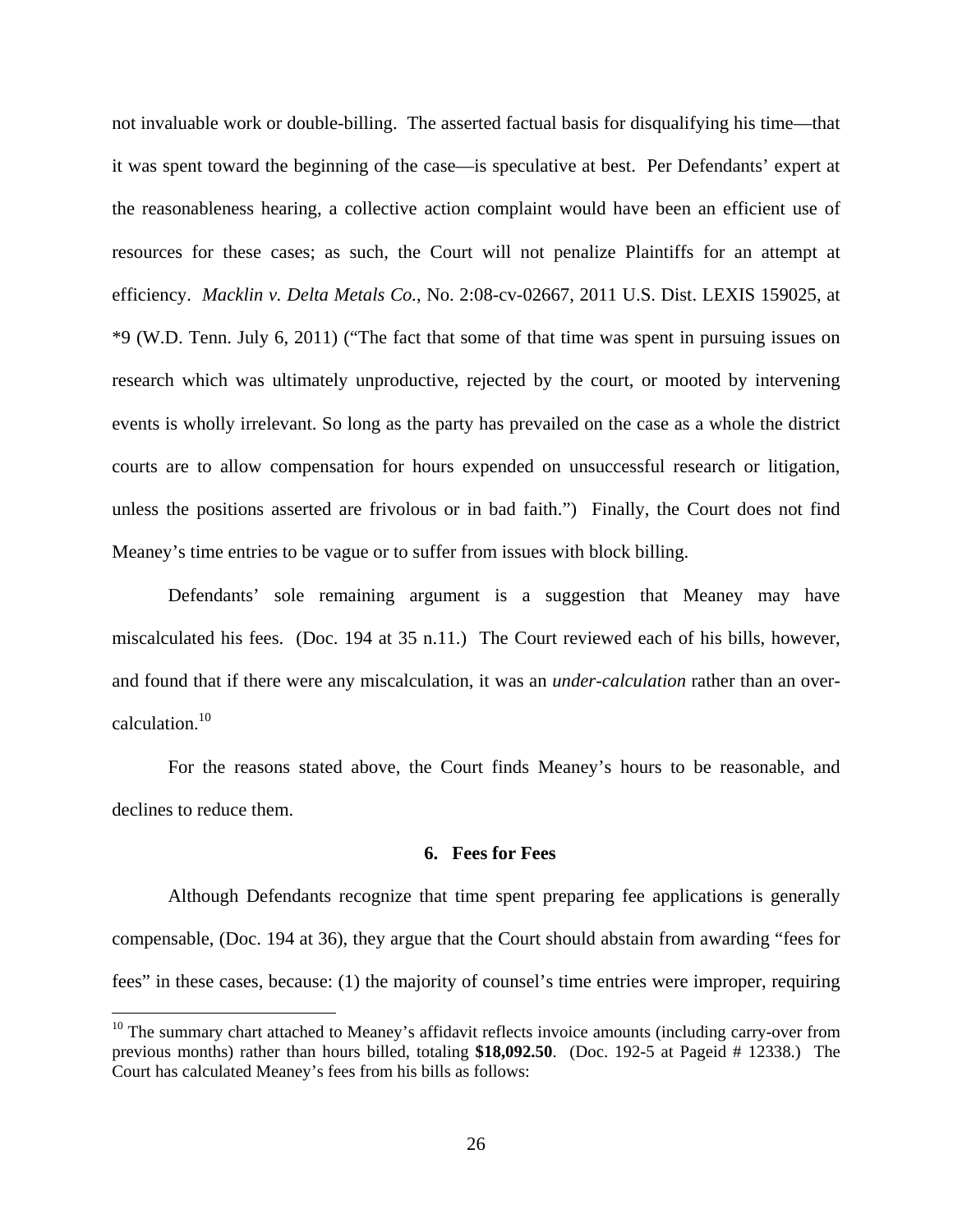Defendants "to undertake the very expensive and time-consuming task of reviewing every single line item of Plaintiffs' bills" (*id.* at 37); (2) Plaintiffs' billing records contained charges for items counsel claims to have written off in the Motion for Attorney's Fees (*id.*); and (3) Plaintiffs' request for fees is "absurd" (*id.*).

The Sixth Circuit allows up to three percent of the hours in the main case for time spent preparing and litigating attorney's fees. *Coulter v. Tennessee*, 805 F.2d 146, 151 (6th Cir. 1986). Defendants do not cite a case reducing or eliminating "fees for fees" for inefficiencies in litigating the underlying cases, imperfect time records, or inaccuracies contained in a Motion for Attorney's Fees. Instead, the case Defendants cite, *Coulter*, recognizes that "a lawyer should receive a fee for preparing and successfully litigating the attorney fee case after the original [civil rights] case is over." *Id.* The Sixth Circuit noted that attorney's fees capped at three percent of the fees in the underlying case (when it is resolved before trial) strikes the correct balance "to insure that the compensation from the attorney fee case will not be out of proportion to the main case and encourage protracted litigation." *Id.*

The Court declines Defendants' invitation to disallow "fees for fees" in this case, recognizing that Plaintiffs presented a fee case for nine underlying cases, which invariably involved a considerable amount of work. Therefore, the Court will award 3% for fees for fees.

#### **7. Proportionality and Success**

Finally, Defendants argue that Plaintiffs seek fees wholly out of proportion with both their counsel's litigation prowess and their ultimate recoveries in these cases. Defendants highlight the fact that few of Plaintiffs' claims survived the pleading stage, only one survived summary judgment, and half of the defendants were dismissed, (Doc. 194*.* at 25), and seek to reduce their fees accordingly. (*Id.* at 39-41.)

27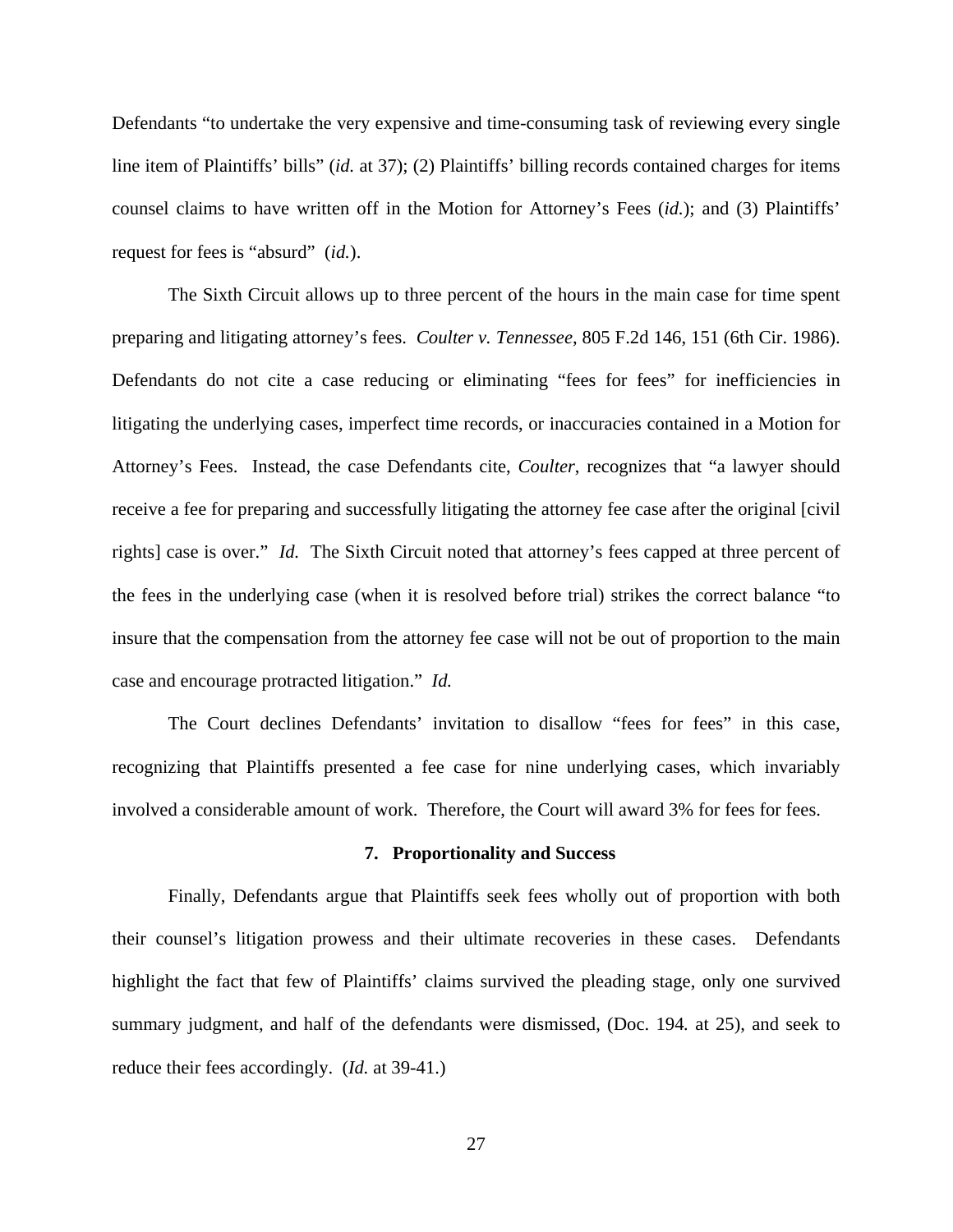In response, Plaintiffs cite *Hensley v. Eckerhart*, 461 U.S. 424 (1993), arguing that "Plaintiffs are entitled to fees for all time reasonably expended in pursuit of the ultimate result achieved in the same manner that an attorney is compensated by a fee-paying client for all time reasonably expended on the matter." (Doc. 196 at 7.) As for unsuccessful claims, "the issue is whether Plaintiffs failed to prevail on claims that were unrelated to the claims on which they succeeded. Unrelated claims are those that rely upon different facts and legal theories—as if they had been raised in a separate lawsuit." (Doc. 196 at 7 (citing *Hensley*, 461 U.S. at 435).) Plaintiffs argue that their claims "were based upon the same facts and intertwined." (*Id.*) Specifically, Plaintiffs contend that their cases "were primarily about Defendants' violation of the FLSA" and distinguish early claims by stating that "the majority of the work done in these cases—over 80%—was done after those claims were dismissed." (*Id.*) They reaffirm the purposes behind FLSA and argue that disallowing fees would be a disincentive to taking these types of cases. (*Id.* at 8.)

According to the Sixth Circuit, "[a]n award based on the total number of hours reasonably expended on the litigation might . . . result in an excessive amount if the claimant has achieved only partial success." *Imwalle*, 515 F.3d at 552 (citing *Hensley*, 461 U.S. at 435). Indeed, the degree of success obtained is "the most critical factor governing the reasonableness of a fee award." *Smith v. Service Master Corp*., 592 F. App'x. 363, 370–71 (6th Cir. 2014). If "a plaintiff obtains limited success, the district court should award only that amount of fees that is reasonable in relation to the success obtained." *Id.* (internal quotation omitted).

When Plaintiffs have only achieved partial success, the Court addresses: "(1) whether the claims on which Plaintiffs failed to prevail were or were not related to the claims on which he or she succeeded; and (2) whether Plaintiffs achieved a sufficient degree of success to render the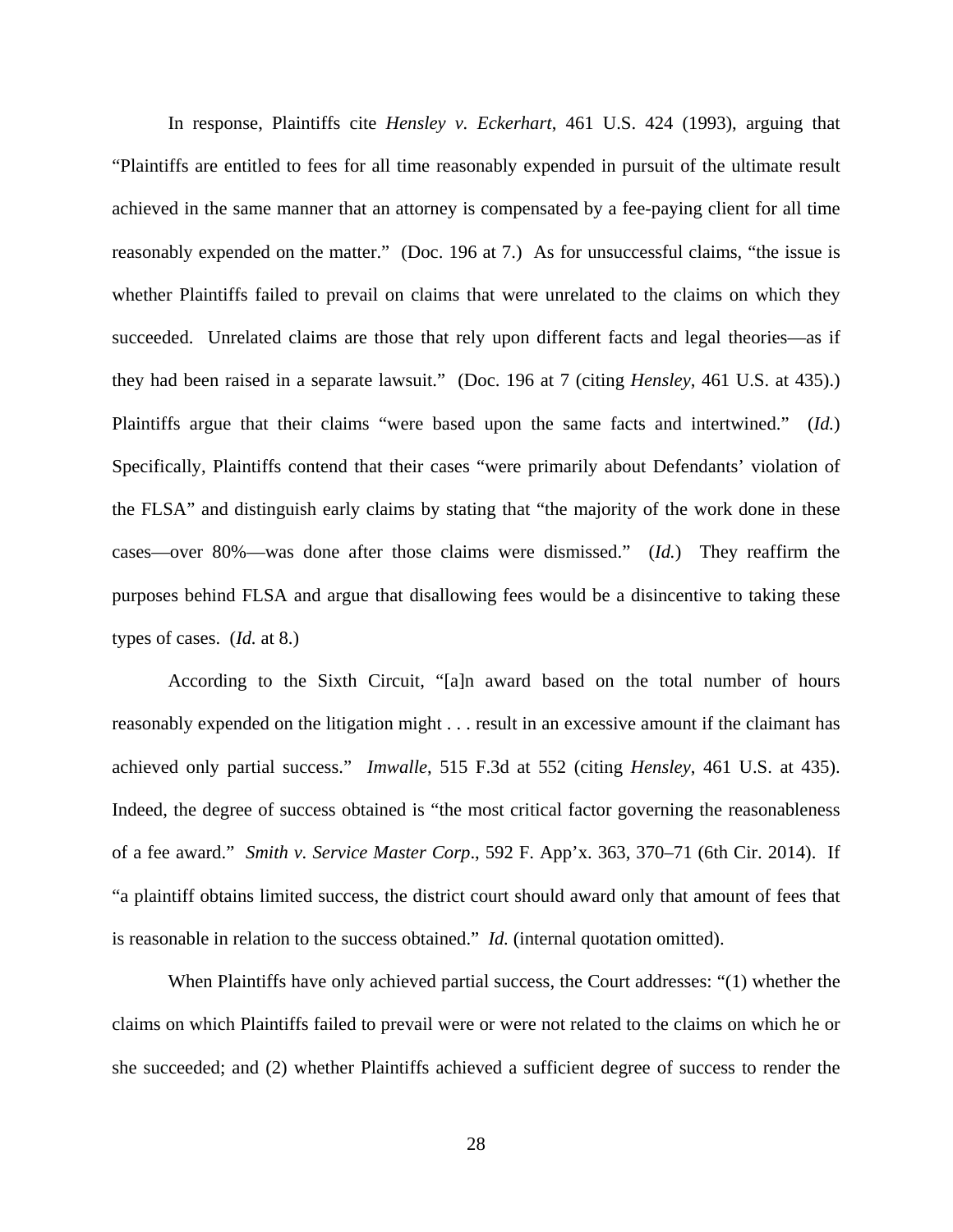hours reasonably expended a satisfactory basis for awarding attorney fees." *Imwalle*, 515 F.3d at 552, (citing *Hensley*, 461 U.S. at 434.)

Only some of the claims on which Plaintiffs failed to prevail were "related to the claims on which [they] succeeded." *Id.* Plaintiffs succeeded only on FLSA wage and hour violations. Arguably, their contract claims were related to these wage and hour violations. Their discrimination and hostile work environment claims, however, were based on an alleged pattern of racially-motivated actions at the restaurant that had nothing to do with unpaid wages. And even though Plaintiffs obtained settlement funds for their FLSA wage and hour claims, they did not "achieve[ ] a sufficient degree of success to render the hours reasonably expended a satisfactory basis for awarding attorney fees." *Imwalle*, 515 F.3d at 552, (citing *Hensley*, 461

U.S. at 434).

In the operative complaint, Plaintiffs each sought the following relief:

a) Declaratory judgment that Defendant has engaged in creating and maintaining a hostile work environment on the basis of other Defendant Targeted Employees race and gender.

b) Declaratory judgment that the Defendant has engaged in retaliation against the Plaintiff for engaging in protected activity;

c) Declaratory judgment that the Defendant has engaged in race discrimination in employment against Plaintiff or the other Defendant Targeted Employees.

d) Judgment against Defendants, jointly and severally, for compensatory damages in an amount in excess of Twenty-Five Thousand Dollars (\$25,000), for emotional distress, humiliation, embarrassment and general loss of enjoyment of life;

c) An award of equitable relief for unpaid wages and pre-judgment interest thereon from the date Plaintiff was owed wages,

f) An award of damages, jointly and severally, recoverable for Plaintiffs emotional distress including apprehension of impending injury, pain and suffering, past and future medical expenses, and lost income;

g) An award of punitive damages, jointly and severally, in an amount in excess of Twenty-Five Thousand Dollars (\$25,000) to which this Court deems Plaintiff is entitled;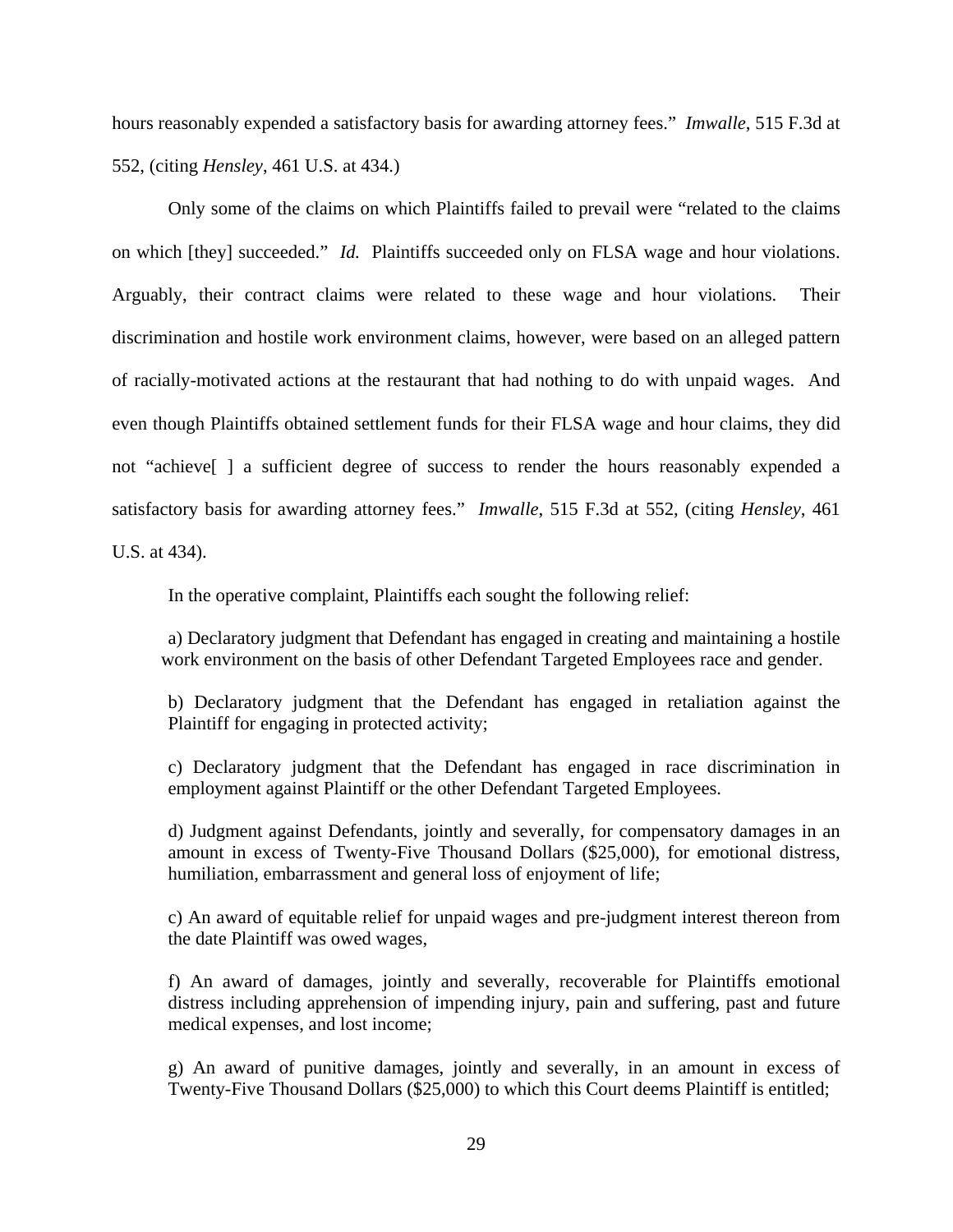h) An award of her reasonable attorneys fees, costs and expenses incurred to prosecute this action;

i) An award of liquidated damages on appropriate claims; and

j) Any and all additional relief as this Court deems just and proper under the circumstances.

(Doc. 33 at 45-46.) The settlements Plaintiffs obtained are confidential. However, they pertain only to the one FLSA wage and hours claim that survived summary judgment. And while they may have provided for "full relief for Plaintiffs for unpaid and underpaid wages. (Fortune Aff't, Doc. 197, ¶ 4), and a reasonable attorney's fee, they did not include much of the other relief sought, including declaratory judgments, equitable relief, or punitive damages.

Taking into account the Court's "overall sense of [the] suit," *Fox v. Vice*, 563 U.S. 826, 838 (2011), a reduction of the fee award is warranted because Plaintiffs did not "achieve[ ] a sufficient degree of success to render the hours reasonably expended a satisfactory basis for awarding attorney fees." *Imwalle v. Reliance Med. Prods., Inc.*, 515 F.3d 531, 552 (6th Cir. 2008) (citing *Hensley v. Eckerhart*, 461 U.S. 434, 436 (1983)).

 After more than four years of litigation, Plaintiffs received a small fraction of the relief sought. Moreover, as detailed above, Plaintiffs' counsel engaged in a variety of unnecessary, time-consuming and expensive maneuvers that did not ultimately achieve success for Plaintiffs. Therefore, the Court finds that a reduction in the total fee award of **thirty (30) percent** is necessary. *See Abernathy v. Corinthian Colleges, Inc*., No. 2:10–CV–131, 2014 WL 4272723, at \*24 (S.D. Ohio Aug. 29, 2014), *aff'd*, 2014 WL 4829612 (S.D. Ohio Sept. 29, 2014) ("In reaching this fee amount, the Court concludes that this award effects "rough justice." Although this across-the-board reduction is significant, the fee award is nevertheless substantial in light of the extensive billing deficiencies and modest success at trial." (internal citation omitted)); *Ohio*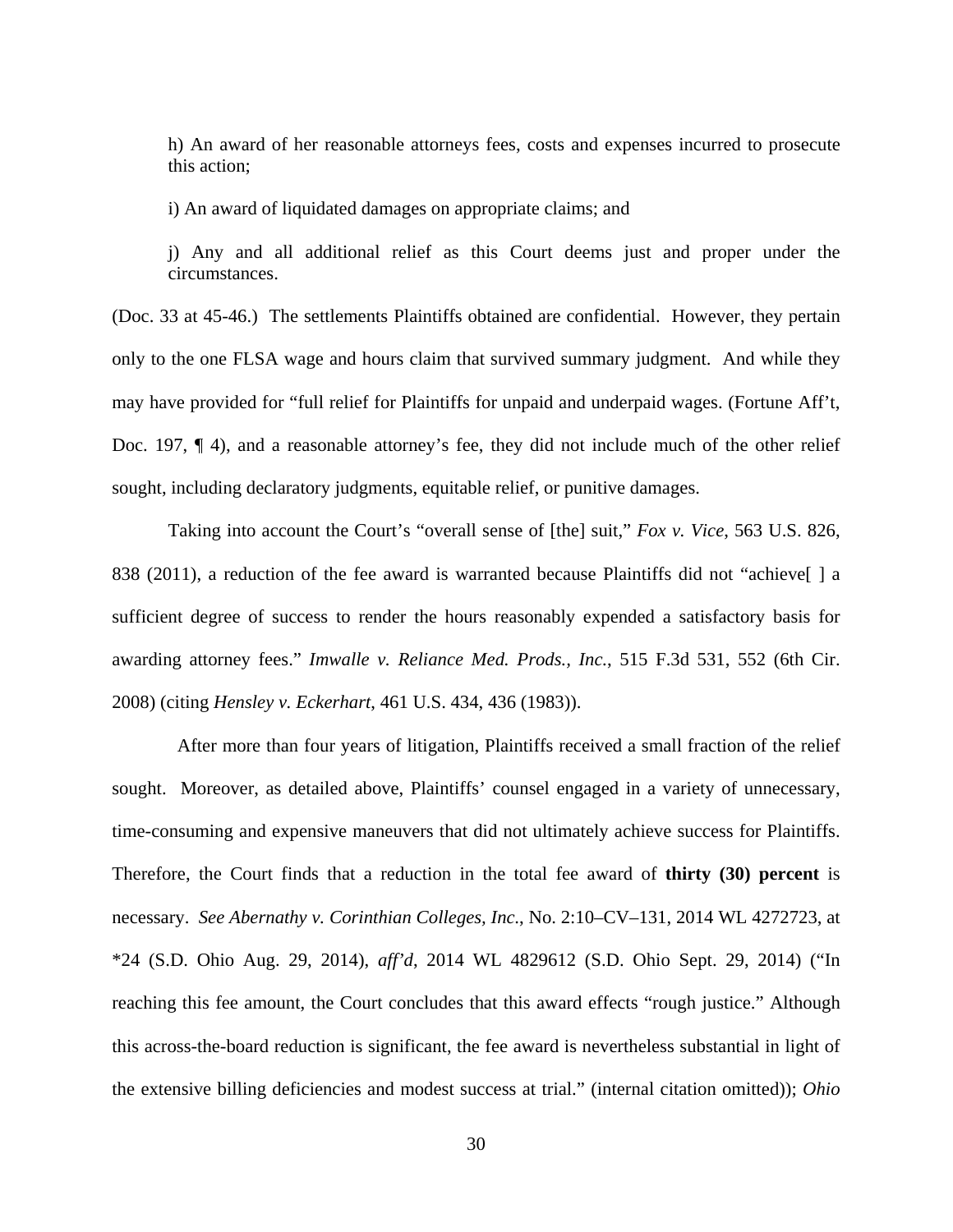*Right To Life Soc., Inc. v. Ohio Elections Comm'n*, 2013 WL 5728255, at \*16 (S.D.Ohio Oct. 22, 2013) ("Review of Plaintiffs' fee documentation makes clear that vast majority of the 780.75 hours expended were unrelated to its pursuit of the successful claims."); *Stewart v. CUS Nashville, LLC*, No. 3:11-cv-342, 2014 U.S. Dist. LEXIS 3033, at \*39 (M.D. Tenn. Jan. 10, 2014) (reducing fees by two-thirds based on "meager" results and time spent on unsuccessful claims); *Bell v. Prefix, Inc.,* 784 F.Supp.2d 778, 790 (E.D. Mich. 2011) (applying an eightypercent reduction to fees requested because "the excessive billing is so egregious" and also noting that the 80% reduction was likely "generous").

In summary, based on the foregoing analysis, the Court finds the following to be a reasonable attorney's fee in this case:

| <b>Timekeeper</b>                                             | Rate         | <b>Hours</b>  | Fee                         |
|---------------------------------------------------------------|--------------|---------------|-----------------------------|
| <b>Meaney</b>                                                 | \$325.00     | 55.67         | \$18,092.50                 |
| <b>Fortune</b>                                                | \$229.33     | 2,365.05      | \$542,376.69                |
| <b>Shields</b>                                                | \$175.00     | 54.12         | \$9,470.48                  |
| Paragiou                                                      | \$175.00     | 0.90          | \$157.50                    |
| White                                                         | \$175.00     | 1.80          | \$315.00                    |
| <b>Derr</b>                                                   | \$175.00     | 10.25         | \$1,793.75                  |
| Gonzalez                                                      | \$1,500 flat | 0.00          | \$1,500.00                  |
| Gradisar                                                      | \$1,000 flat | 0.00          | \$0.00                      |
| <b>Legal Assistant</b>                                        | \$85.00      | 123.06        | \$10,460.10                 |
| <b>Clerks</b>                                                 | \$85.00      | 0.00          | \$0.00                      |
| Less across-the-board reduction of<br>30% for limited success |              |               | (\$174,799.88)              |
|                                                               |              | Subtotal:     | \$407,866.38                |
| Plus fees for fees" of 3%                                     |              | <b>Total:</b> | \$12,235.99<br>\$420,102.38 |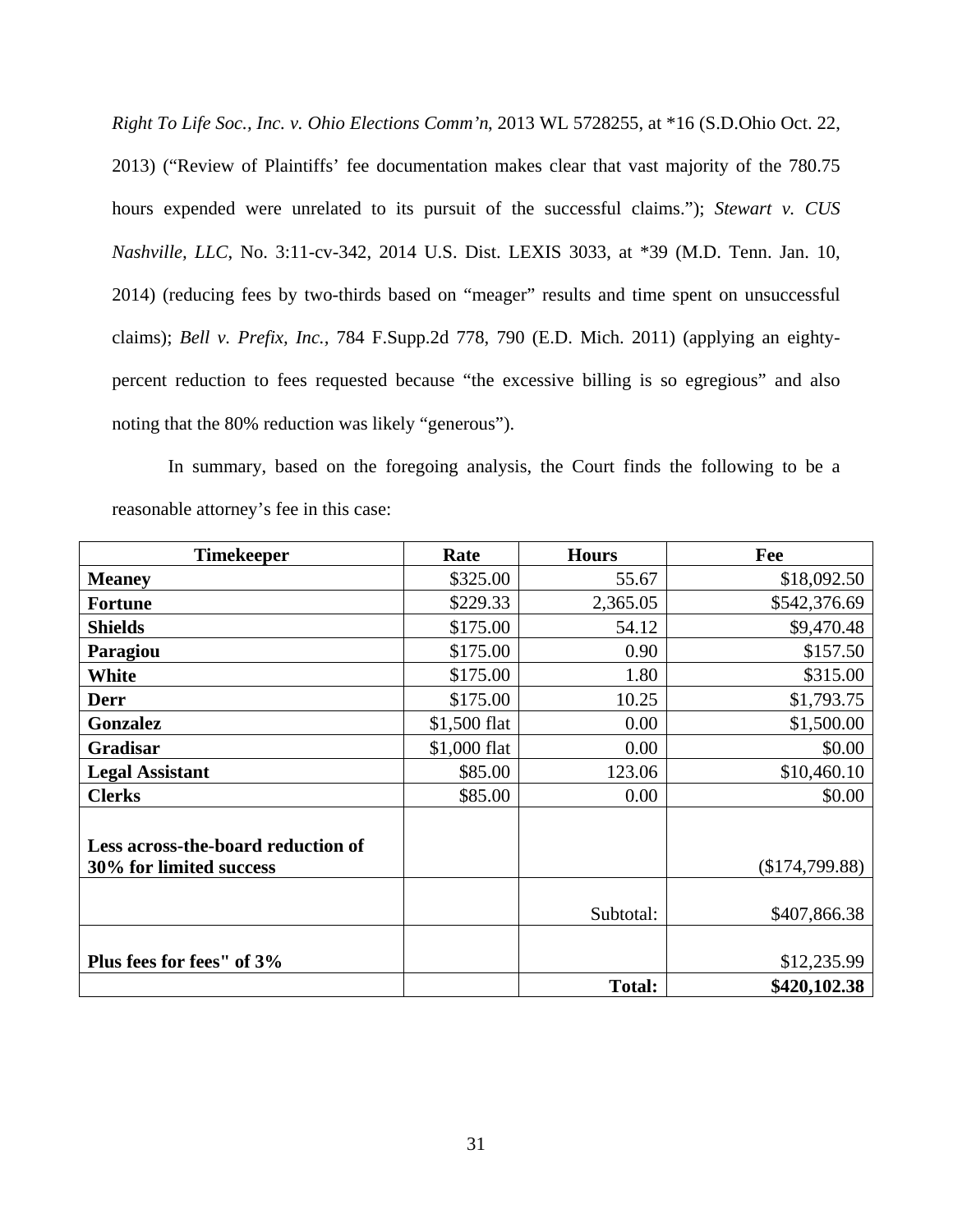The Court believes that this fee structure appropriately balances the goals of FLSA in attaining competent counsel with the admonition not to let the attorney's fee provision provide a windfall to attorneys. *Gonter v. Hunt Valve Co.*, 510 F.3d 610, 616 (6th Cir. 2007).

### **C. Costs**

In addition to a reasonable attorney's fee, FLSA provides for costs to the prevailing plaintiff. 29 U.S.C. § 216(b). Plaintiffs seek remuneration for **\$102,325.72** in costs, including the following: (a) **\$29,623.25** for deposition-related costs; (b) **\$3,100** for the services of Gonzalez, Gradisar, and Matthews for issues tangentially related to the litigation; (c) **\$13,500** for expert fees; (d) **\$31,500** for Oberhousen-related "521-Data analysis and report fees"; and (e) **\$24,602.47** for copies, process servers, filing fees, and miscellaneous expenses. (*See* Doc. 192- 8.)

Defendants object to the vast majority of these costs, arguing that Plaintiffs are entitled to only \$3,778.65. (Doc. 194 at 7.) In particular, Defendants seek a reduction for: (a) "unsubstantiated and excessive costs;" (b) "costs associated with their excluded expert witness;" (c) "costs that were incurred for other cases;" and (d) "costs related to Fortune's retention of attorneys to defend against the motion to disqualify." (Doc. 194 at 41-45.)

Regarding Defendants' first and third objections, the Court finds that Plaintiffs' costs are substantiated, but that they charged for costs incurred in other cases in addition to their own. For example, Plaintiffs charged for depositions taken in other cases that have settled to include attorney's fees. (*See supra*, section (III)(B)(1)). To account for any overlap, the Court will reduce Plaintiffs' costs associated with depositions by **ten percent (10%), or \$2,962.33**. *See*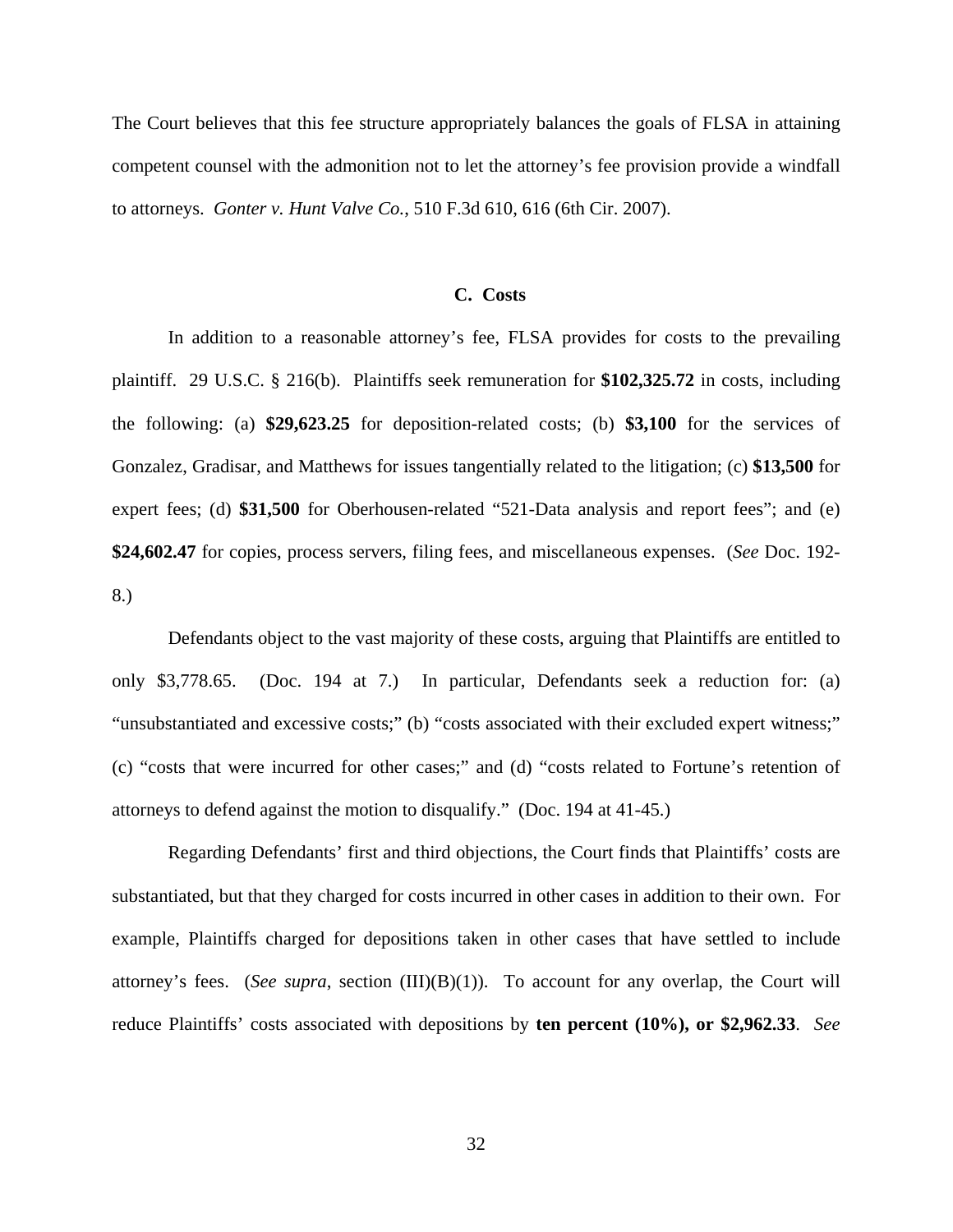S*chumacher v. AK Steel Corp. Ret. Acc. Pension Plan*, 995 F. Supp. 2d 835, 853-55 (S.D. Ohio 2014).

As to Defendants' second and fourth objections, Plaintiffs may not recoup costs associated with expert witnesses (disqualified or not) or costs related to Fortune's retention of attorneys to defend against the motion to disqualify or the motion for sanctions for noticing Oberhousen as an expert. Regarding costs associated with expert witnesses, 29 U.S.C. § 216(b) does not allow this Court to reimburse Plaintiffs for expert witness fees. *Arlington Cent. Sch. Dist. Bd. of Educ. v. Murphy*, 548 U.S. 291, 301 (2006) ("[N]o statute will be construed as authorizing the taxation of witness fees as costs unless the statute refers explicitly to witness fees." (internal quotation marks and brackets omitted)); *Gortat v. Capala Bros., Inc*., 795 F.3d 292, 296 (2d Cir. 2015) ("29 U.S.C. § 216(b) of the FLSA does not expressly address awards reimbursing prevailing plaintiffs for expert fees."); *Clark v. Shop24 Global LLC*, No. 2:12-cv-802, 2016 WL 3639893, at \*13 (S.D. Ohio July 8, 2016). Therefore, the Court will disallow the costs associated with expert witnesses, or **\$45,000**. <sup>11</sup> In addition, for the reasons stated in section  $(III)(B)(3)$ , the Court will disallow the costs associated with Gradisar,<sup>12</sup> and Alvin Matthews.<sup>13</sup> Therefore, the Court will disallow an additional **\$3,100** in costs.

In sum, the Court awards **\$51,263.40 in costs**.

<u>.</u>

 $11$  This figure comprises fees associated with John Colgan, S. Weimerskirch, and 521 Hill Road Limited. Defendants argue that costs associated with 521 Hill Road Limited are inappropriate because that entity is owned by Fortune. (Doc. 194 at 42.) Plaintiffs respond that Fortune "did not own 521 Hill Road Limited at the time the contracts were entered into on behalf of his clients, or at the time charges were incurred." (Doc. 196 at 10.) Neither party has pointed the Court to a section of 28 U.S.C. § 1920 that would render these costs recoverable, regardless of whether Fortune owns 521, or whether Oberhousen is designated an expert.

<sup>&</sup>lt;sup>12</sup> The Court also notes that Plaintiffs also attempted to recover the fees of Gonzalez and Gradisar as attorney's fees. (*See supra,* section (III)(B)(3)).

<sup>&</sup>lt;sup>13</sup> Plaintiffs hired Alvin Matthews to conduct research into ethical issues related to ex parte communications. (Doc. 192-8 at Pageid # 12455.)